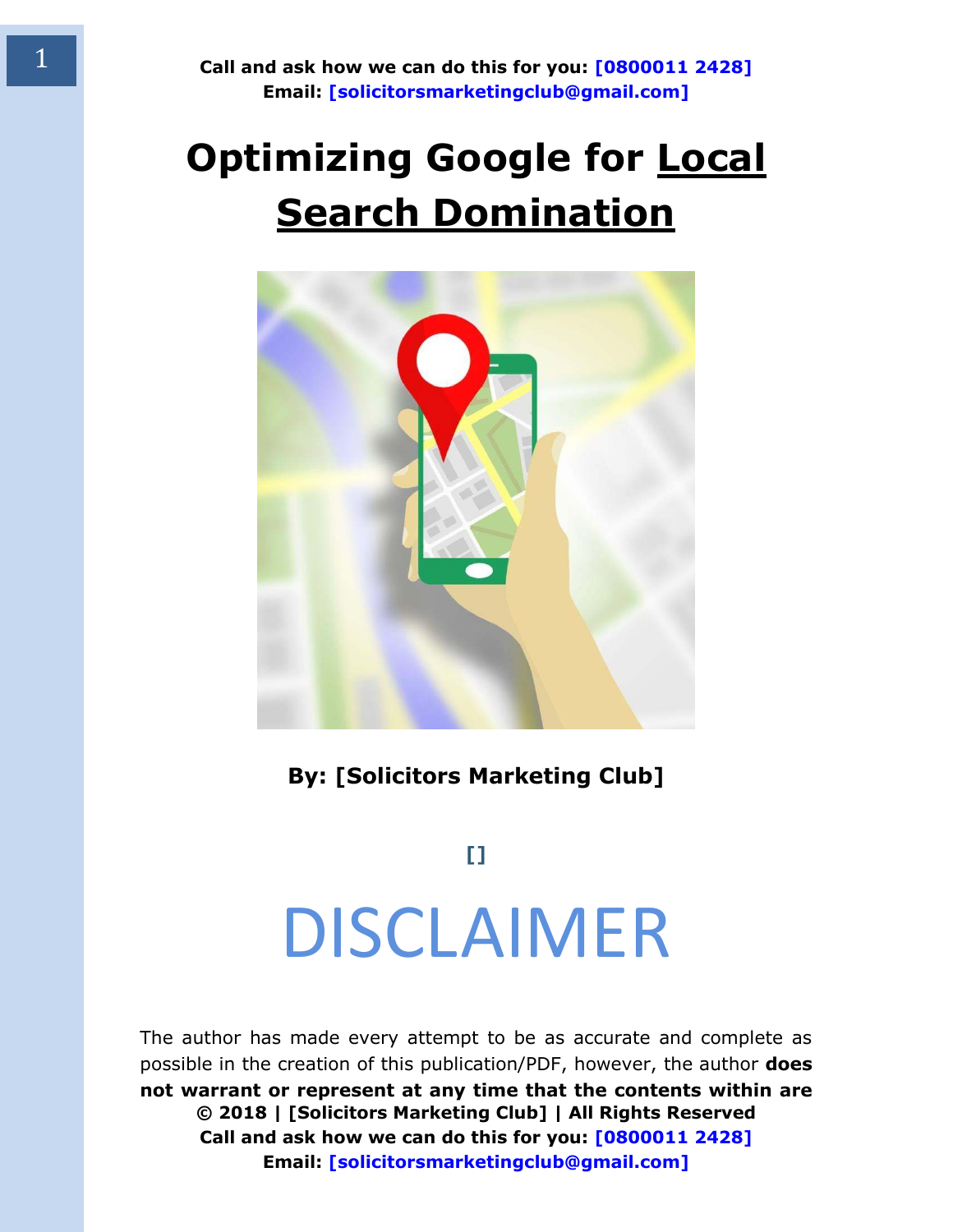**accurate due to the rapidly changing nature of the Internet.** The author assumes no responsibility for errors, omissions, or contrary interpretation of the subject matter herein. Any perceived slights of specific persons, peoples, or organizations other published materials are unintentional and used solely for educational purposes only.

This information is not intended for use as a source of legal, business, accounting or financial advice. All readers are advised **to seek services of competent professionals in the legal, business, accounting, and finance field.** No representation is made or implied that the reader will do as well from using the suggested techniques, strategies, methods, systems, or ideas; rather it is presented for news value only.

The author does not assume any responsibility or liability **whatsoever** for what you choose to do with this information. Use your own judgment. Consult appropriate professionals before starting a business. Any perceived remark, comment or use of organizations, people mentioned and any resemblance to characters living, dead or otherwise, real or fictitious does not mean that they support this content in any way.

There are no guarantees of income made, traffic delivered or other promises of any kind. Readers are cautioned to rely on their own judgment about their individual circumstances and to act accordingly. By reading any document, the reader agrees that under no circumstances is the author responsible for any losses, direct or indirect, that are incurred as a result of use of the information contained within this document, including - but not limited to errors, omissions, or inaccuracies.

## <span id="page-1-0"></span>Table of Contents

| © 2018   [Solicitors Marketing Club]   All Rights Reserved |  |
|------------------------------------------------------------|--|
| Call and ask how we can do this for you: [0800011 2428]    |  |
| Email: [solicitorsmarketingclub@gmail.com]                 |  |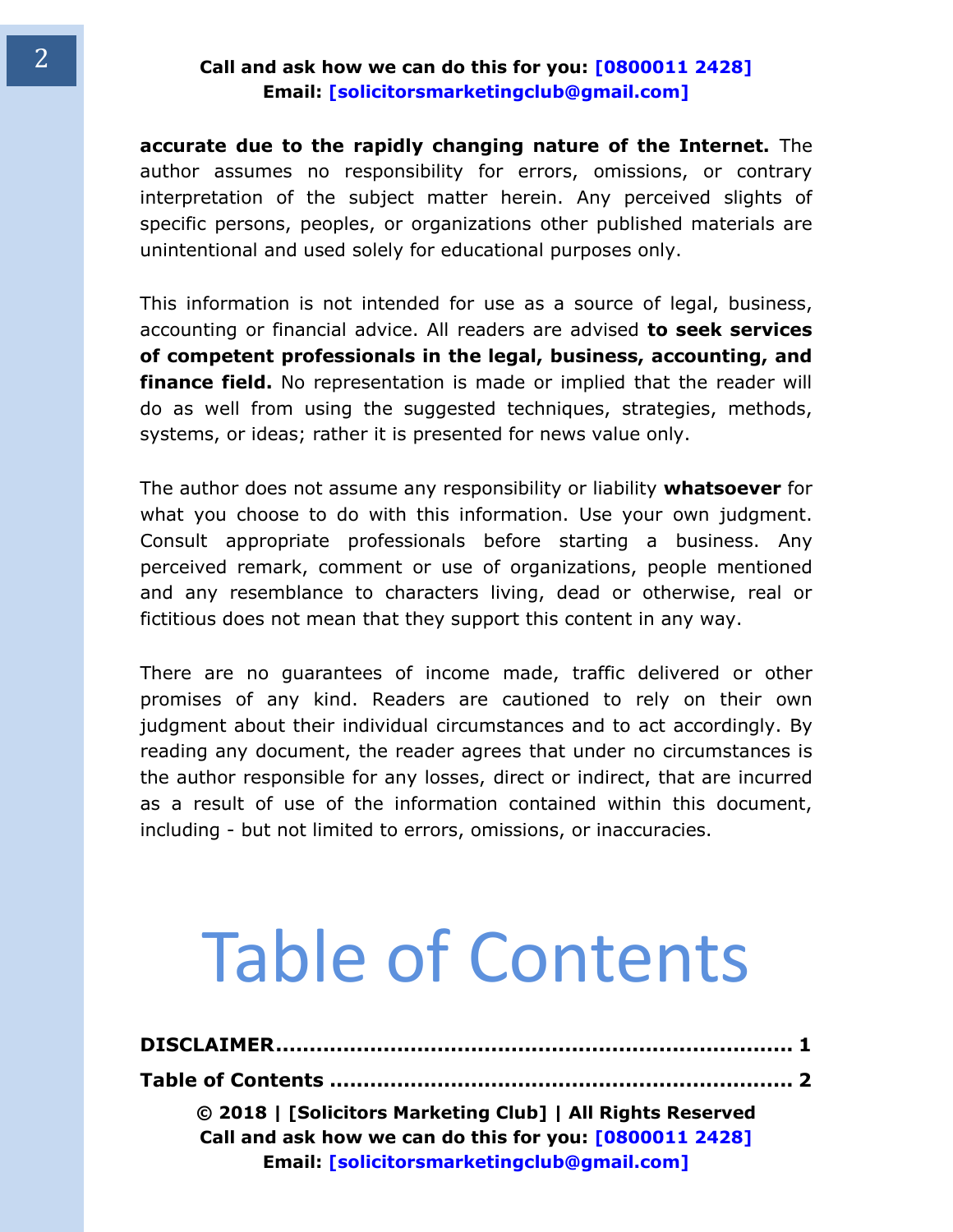| Your Google My Business Listing Completely Filled Out  10 |  |
|-----------------------------------------------------------|--|
|                                                           |  |
|                                                           |  |
|                                                           |  |
|                                                           |  |
|                                                           |  |
|                                                           |  |
| Get your Google+ Page Custom And Branded URL  18          |  |
|                                                           |  |
|                                                           |  |
|                                                           |  |
|                                                           |  |
|                                                           |  |
|                                                           |  |
| Introduction                                              |  |

<span id="page-2-0"></span>Local marketing is now one of the top business buzzwords and, there's nothing more important to brick and mortar businesses than being part of their local community AND standing out from their competition.

According to a recent survey by Boostability.com, **as much as 82% of all people begin their search online for the products and**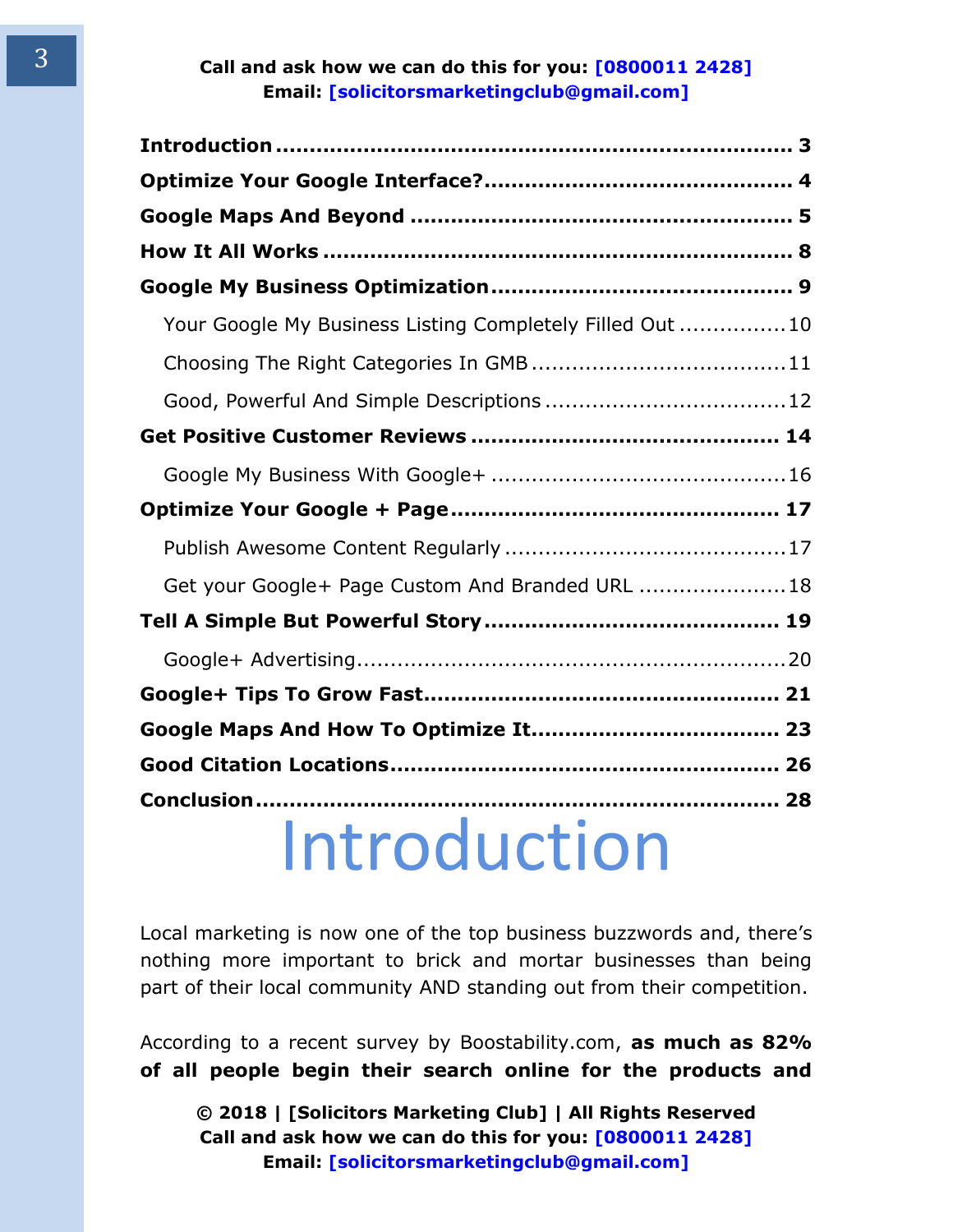**services that they need.** Generally, more than one-half of ALL local searches are coming from mobile devices and places like Google and will automatically display localized content. If you've taken the time to ensure that your business will show up in local searches, your business has the opportunity to be one of the top search results, which can translate to more online traffic, leads, sales, revenues and profits.

The purpose of this guide is to show you exactly how to do just that; which is: how your effective use of Google My Business, Google Maps and even Google Plus, can put your business in position to be found when people search for your products and/or services online.

**Google My Business is truly the great equalizer** and, once you have set everything up correctly within it, your business is virtually guaranteed to increase leads, generate more interested customers and clients and, as a result, boost your sales and revenues.

Take your time reading this guide and then use it to optimize your results. Then, you too can compete and succeed in your local market!

Warmest Regards,

<span id="page-3-0"></span>[Solicitors Marketing Club]

## Optimize Your Google Interface?

Without question, one of the best ways to dominate your local

> **© 2018 | [Solicitors Marketing CI Call and ask how we can do this Email: [solicitorsmarketing**

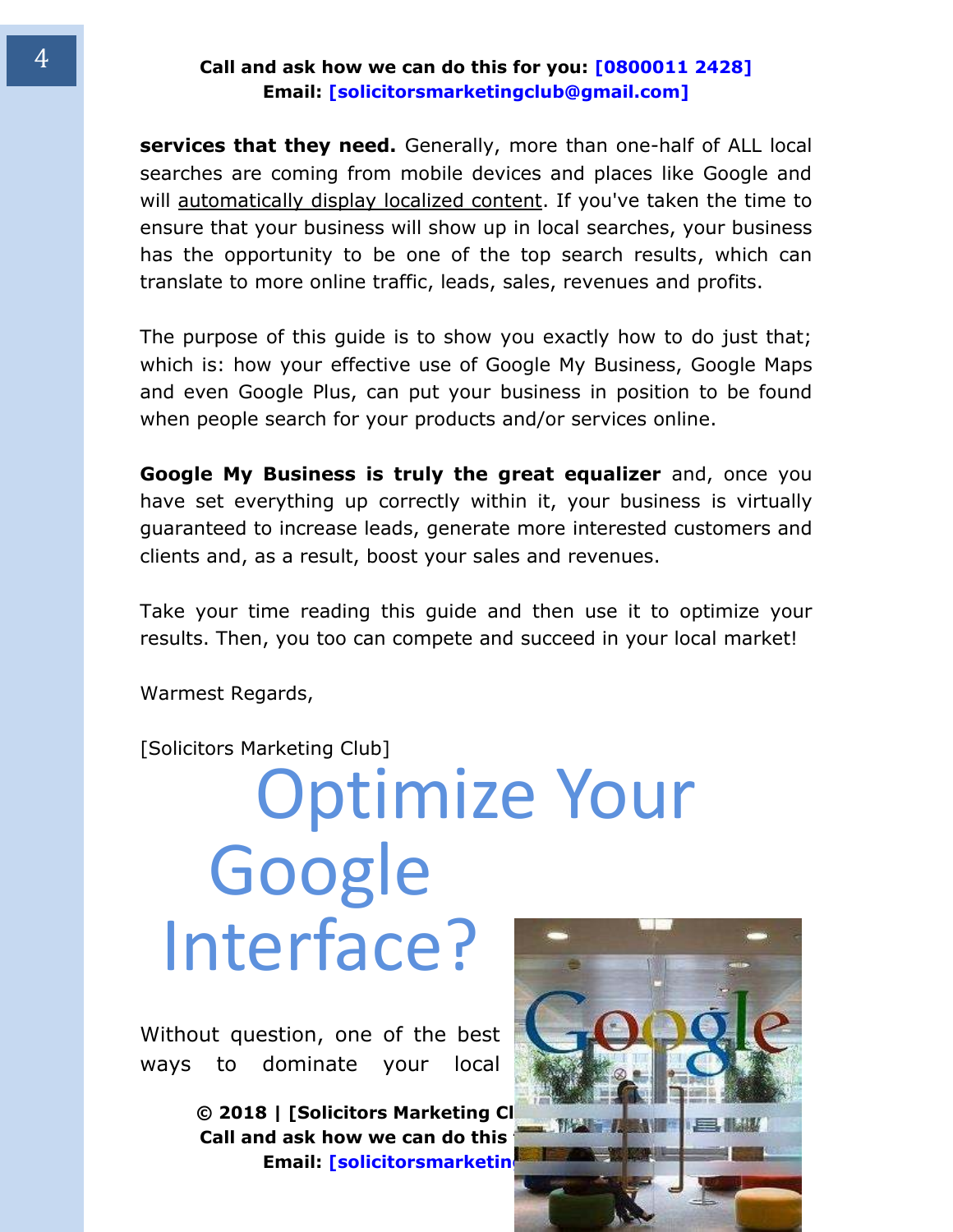market is to take the time to **interface with Google** and make sure that the following tools are focused on your business:

-Google Maps -Google My Business -Google Plus (Google+)

All three of these tools can combine to create a **synergistic effect for your local brick-and-mortar business** and take your business from online obscurity to one of the most relevant and highly focused businesses for your market and niche. And, when correctly used, **these tools can be used as lead generation machines**, directing people like the pied piper right to your front door!

The purpose of this guide is to show you exactly what you need to do for each of these three tools. With local search results, you need to optimize the three in such a way that build upon each other and begin to drive massive amounts of traffic as well as interested people right into your business and marketing funnel.

# <span id="page-4-0"></span>Google Maps And Beyond

Before we directly delve into some of the best ways to optimize your entire **Google local profile information,** which includes Google Maps, Google My Business, Google+, etc.), we are going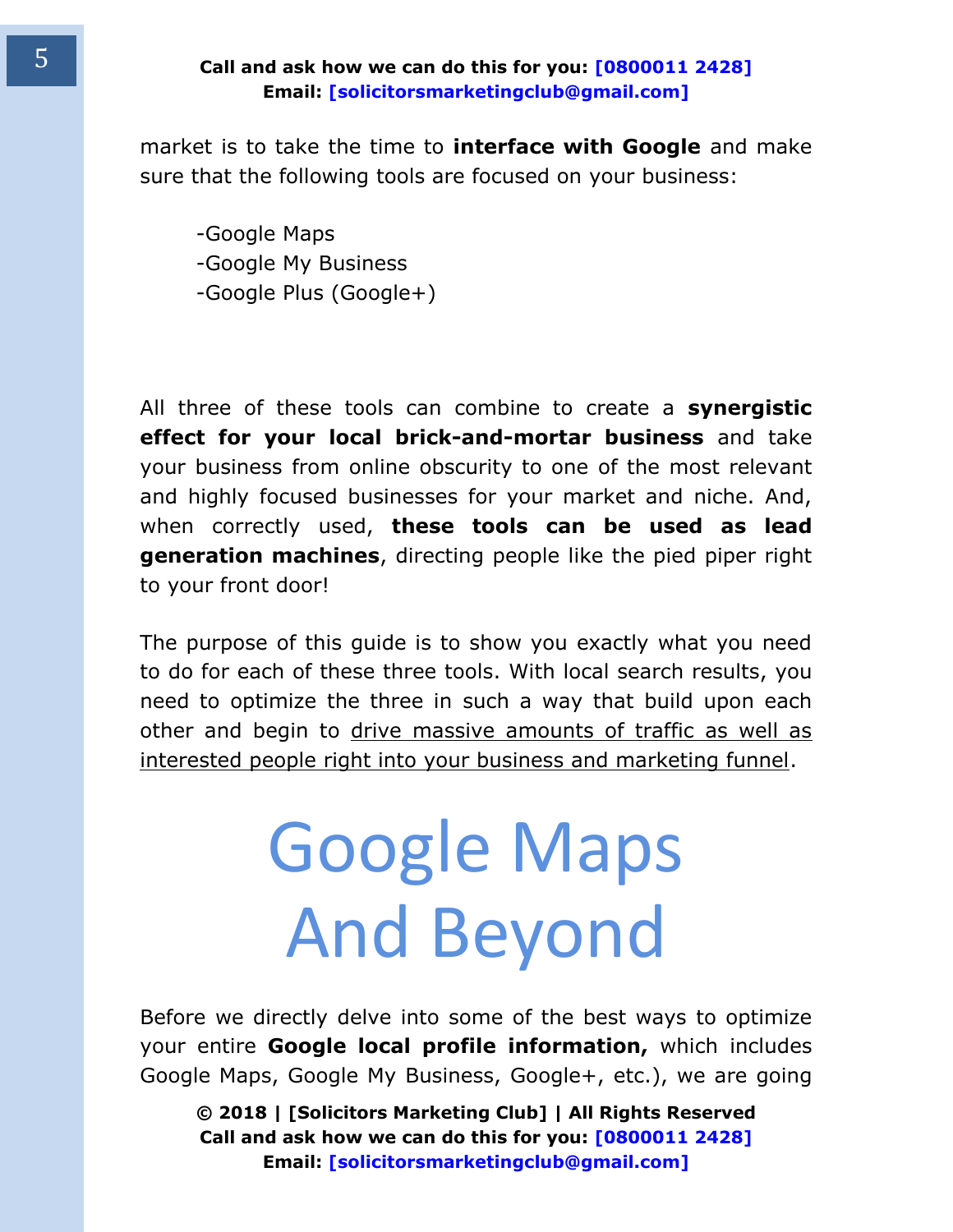to work a little bit backwards because intuitively this is what makes sense to most business owners when they are trying to optimize their Google Maps listing.

It is key to understand that optimizing your local profile across Google is a primary factor for your Google local map location to begin appearing in search results. In other words, Google Maps' results are contingent upon other Google tools.

Once you understand how critical for all your business information be precise across several of Google's local marketing tools, everything can begin to fall into place correctly, and you will be able to optimize everything across Google's platforms seamlessly.

In each section, we will discuss the exact steps necessary to complete everything we are about to list for you. So, don't get too excited, or overly concerned. Optimizing Google starts with one page, one location and, one-step at a time.

When you combine all of these factors together, everything works inherently to assist your business to reach as many people as possible.

Here are the steps necessary to get your business listed on **Google Maps** and begin showing up everywhere:

**1.** Claim and optimize your **Google My Business** listing as explained in that section. **IMPORTANT:** If you do not claim your Google My Business listing, you CANNOT be found OR rank in Google Maps' local search results.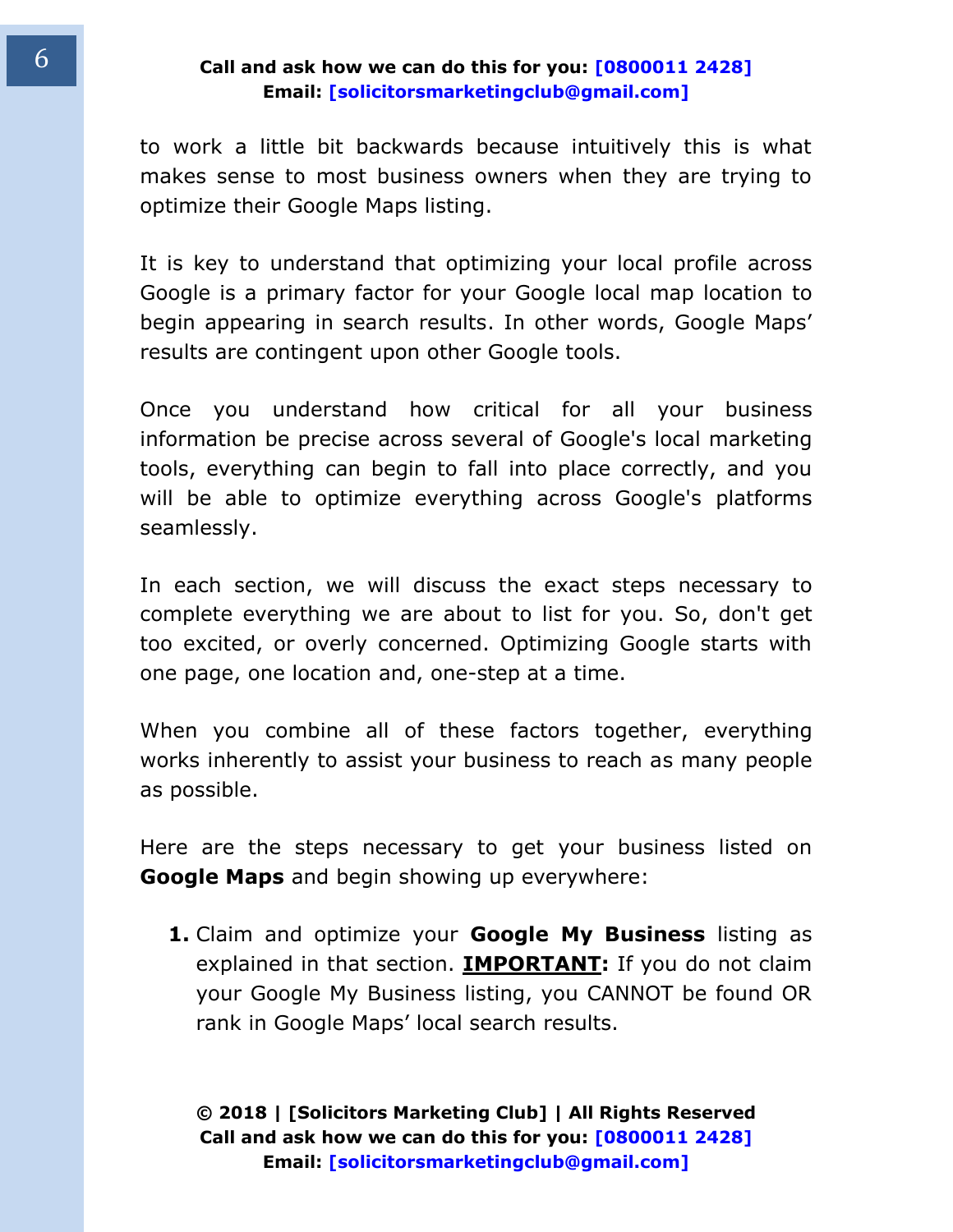- **2.** Create and establish a **congruency between all profile pages** with the same name, address and phone number information (NAP) by using citations as explained in the last section of this guide.
- **3.** Obtain and maintain actual **REAL reviews** from customers and clients located across your service area.
- **4.** Follow all of the **best practices of Google** as well as provide the correct and accurate information for listings and citations, including your NAP.
- **5.** Utilize **pictures and videos connecting with your business to further provide credibility**, good content to your industry and drive interest as well as clicks and conversions to your business.

If you read and apply all of the information in this guide, you will be performing all of these tasks, both individually on the Google listings, as well as generating the correct number of citations to both manage and maintain high search engine visibility.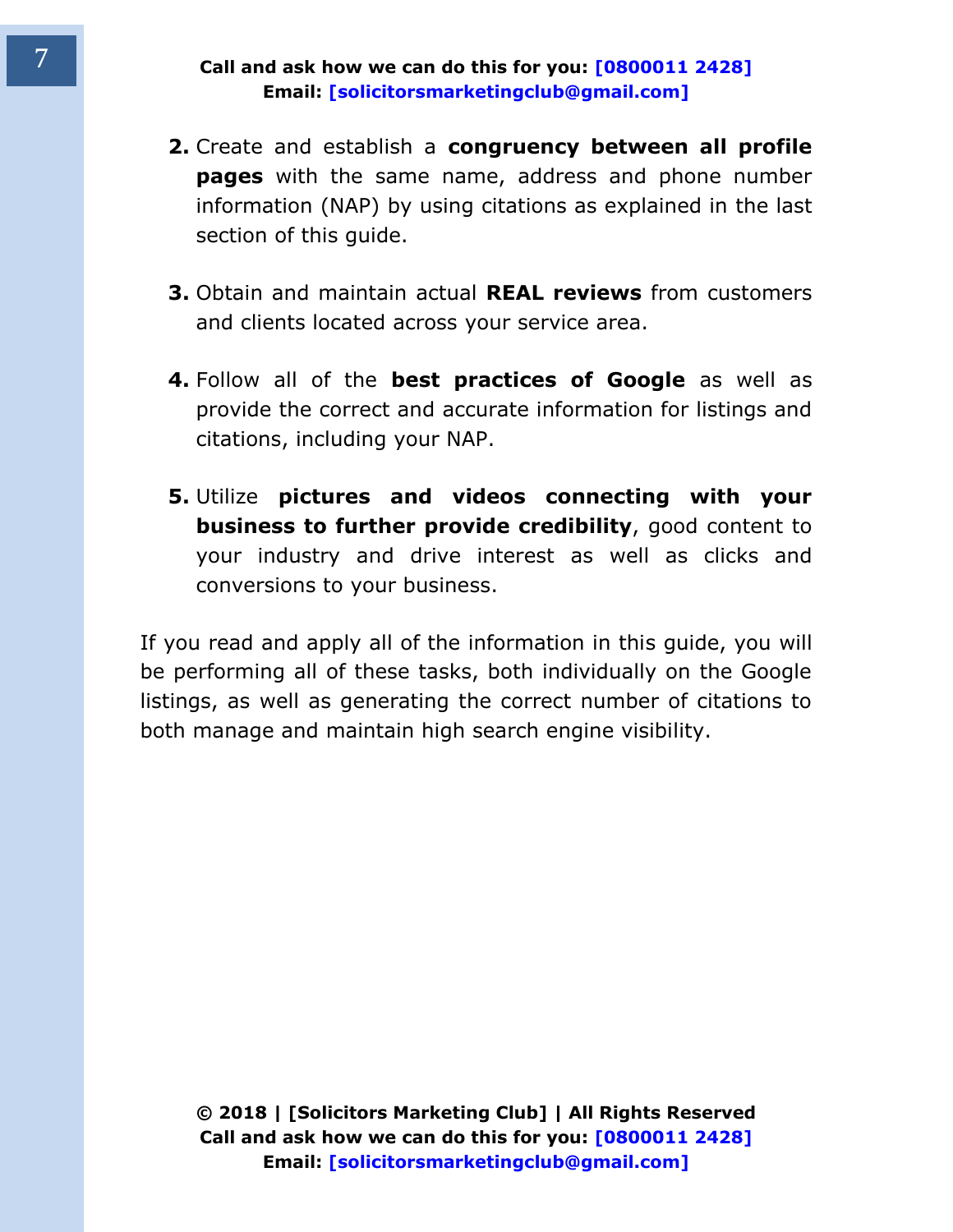## How It All Works

<span id="page-7-0"></span>

Everything you see above in this diagram works together in harmony to help your business rank locally. In order to optimize **Google Maps**, **Google My Business** and **Google +**, everything will work best when you integrate it all at the same time.

#### **This is because Google wants to be your one-stop shop for local rankings**.

The more you cooperate with Google, the bigger the rewards can be. We will review how to do all of this in each section that follows. If you devote 1-2 hours a day to this process, you can rank with the top businesses in your industry.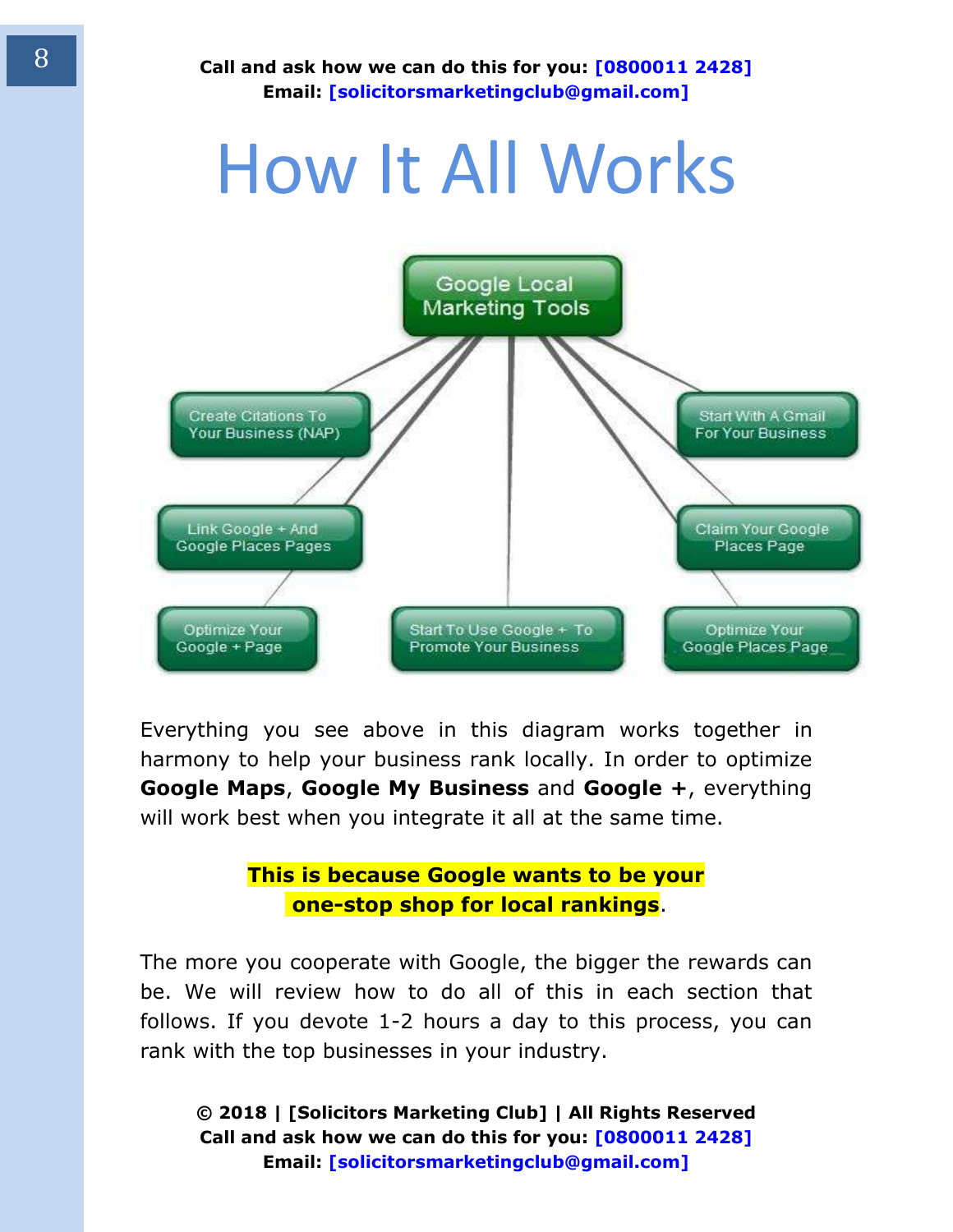# <span id="page-8-0"></span>Google My Business Optimization

Many marketers and businesses try to outsmart Google. Ironically, one of the best ways to have a successful and rewarding online presence is to do exactly what Google says.

The very first step when it comes to optimizing your **Google My Business** (GMB) listing is to meet all of the quality guidelines. Since many businesses do not follow them, this is one way for you to immediately get a leg up on your competitors.

You will be able to locate the **Google My Business** quality guidelines listed underneath the help section of your GMB listing or, you may review them at:

<https://support.google.com/adwords/answer/107528?hl=en>

Here are the takeaways from the **Google My Business** quality guidelines:

- You MUST have a legitimate, fully-operating local business that you are in control of and that you are authorized to manage the Google My Business listing.
- Your business MUST be accurately represented in a real and truthful manner.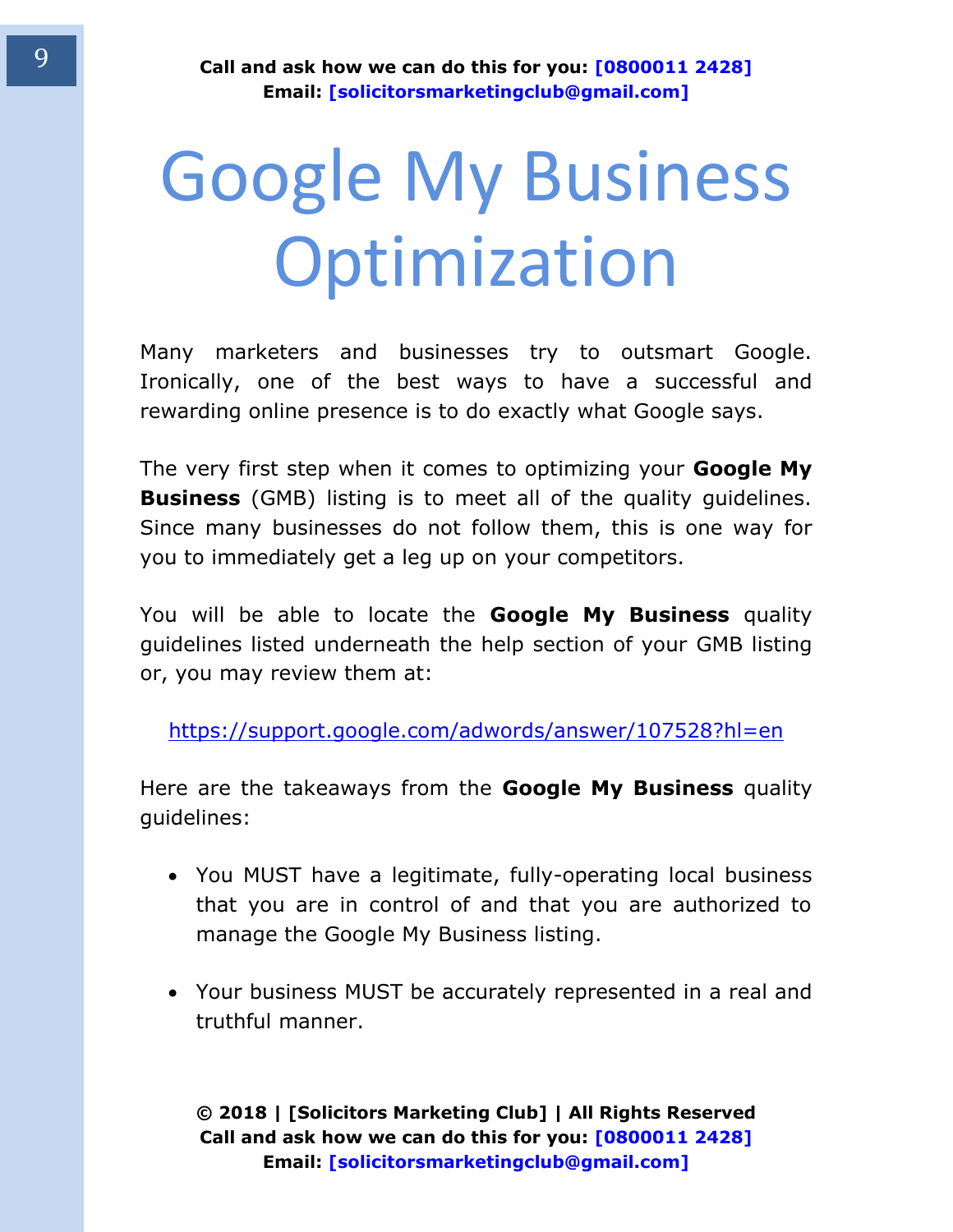- Your location MUST be precise, accurate and will send someone right to your front door of your business.
- You MUST be able to verify this with a physical address.
- Chosen categories MUST reflect what your business currently is not what you want to list it as.

### <span id="page-9-0"></span>Your Google My Business Listing Completely Filled Out

<https://www.google.com/business/>

You should strive to make your **Google My Business** listing as accurate and precise as possible. Again, few businesses do this, instead, leaving much information blank. This gives you an immediate competitive advantage in terms of rankings IF you do what Google asks/requires of you.

Experts recommend adding **as much content as possible** as Google is extremely good at helping your local business appear in the search engines for people who want to contact you, but they can only do so if you provide the right content.

Google's goal is to provide its users the best possible search experience and, in most circumstances, any user that contacts your page will have a much better experience if there is sufficient information for the potential client or customer to decide if you and your products and/or services are what they are looking for.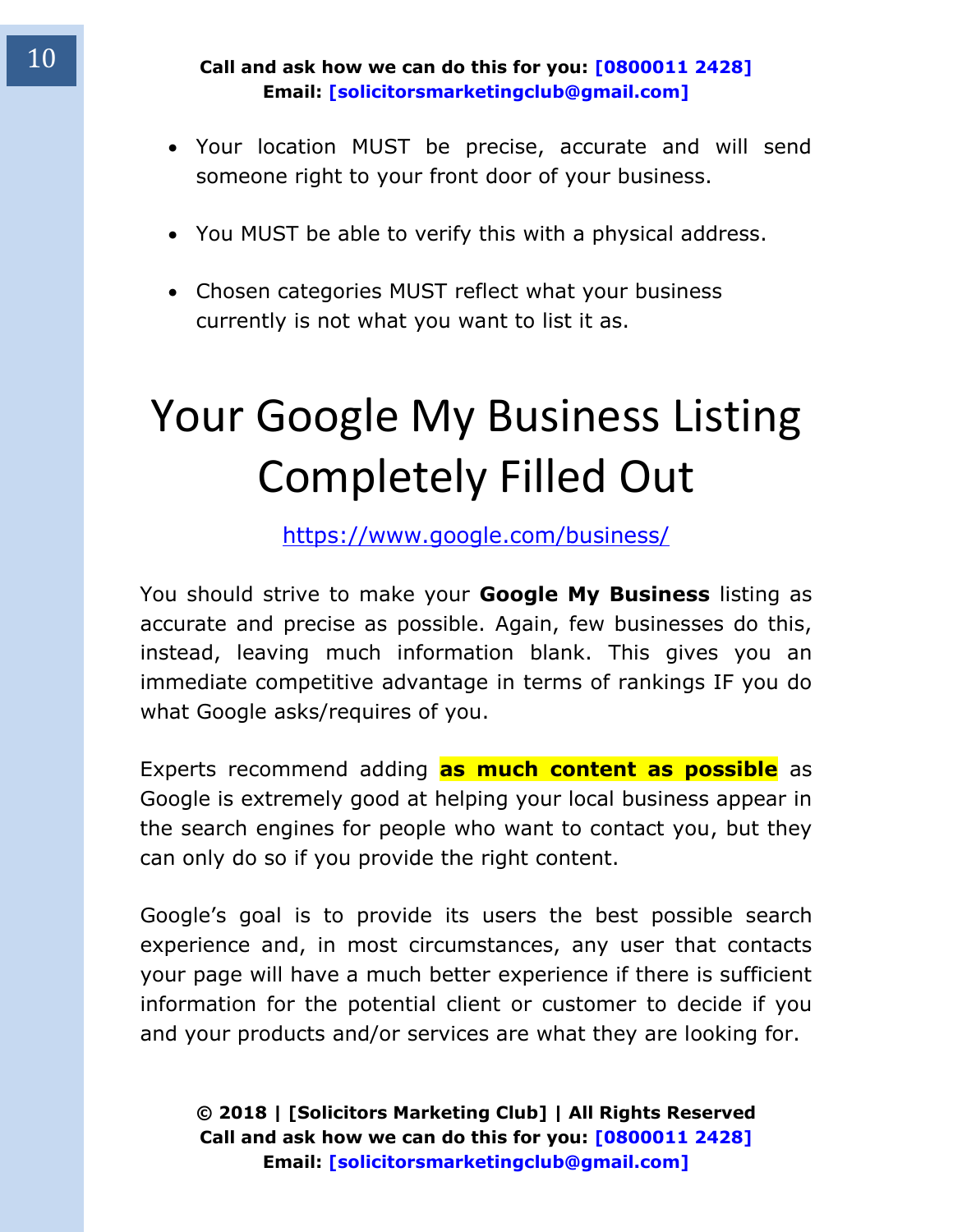Not only should you fill out the required fields, **but all of the optional fields as well.** By simply completely populating all information **accurately** typically enhances any and all user experiences when they visit your **Google My Business** page.

Essentially, when considering the totality of several competing Google My Business pages, **the GMB page that has the most abundant and robust content typically outranks the others** that did not take the time to add all of the necessary AND optional content.

More compelling listings containing more content will generally also deliver higher click through rates, along with more leads and higher conversions.

### <span id="page-10-0"></span>Choosing The Right Categories For Your Listing

Google has devoted much time to ensuring that Google My Business listings are sufficiently categorized correctly so that users can quickly locate and find the business and services that they are searching for and in need of.

Typically, Google will show the first several categories to help users decide the best listings to examine specifically when it comes to displaying local search results.

Additional categories will be displayed when the user clicks to see more information, but the first several choices are generally the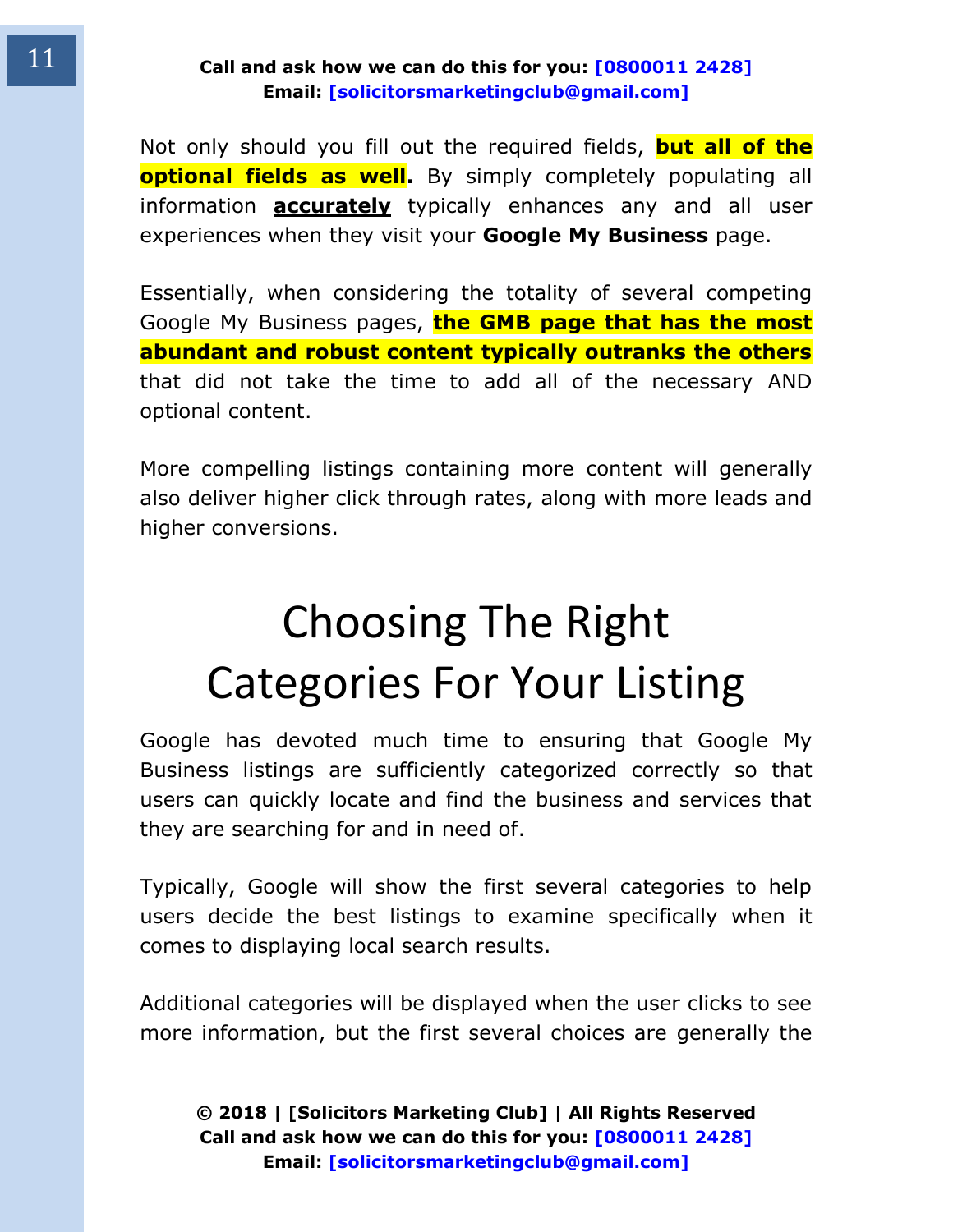most important and should be a complete reflection on the actual business services and/or practices offered.

The GMB categories you choose can make or break your business, especially if you rely heavily on Google My Business for your local traffic.

An important consideration when choosing categories for your Google My Business page is that the categories you choose **must accurately describe your business** as much as possible.

If you do not choose the right categories, you can run into a conflict with Google's algorithm, which is designed to make sure that what people are searching for is what they will see represented in their search results (SERPs).

This also helps people find exactly what they want when they search for your products and services and, when you've fully and accurately completed your Google My Business page, you have the opportunity to increase conversions from the online traffic your GMB page can attract.

### <span id="page-11-0"></span>Good, Powerful and Simple Descriptions

When creating your GMB page descriptions, you must understand your prospects and customers/clients and, put yourself in their shoes when searching for your products and/or services.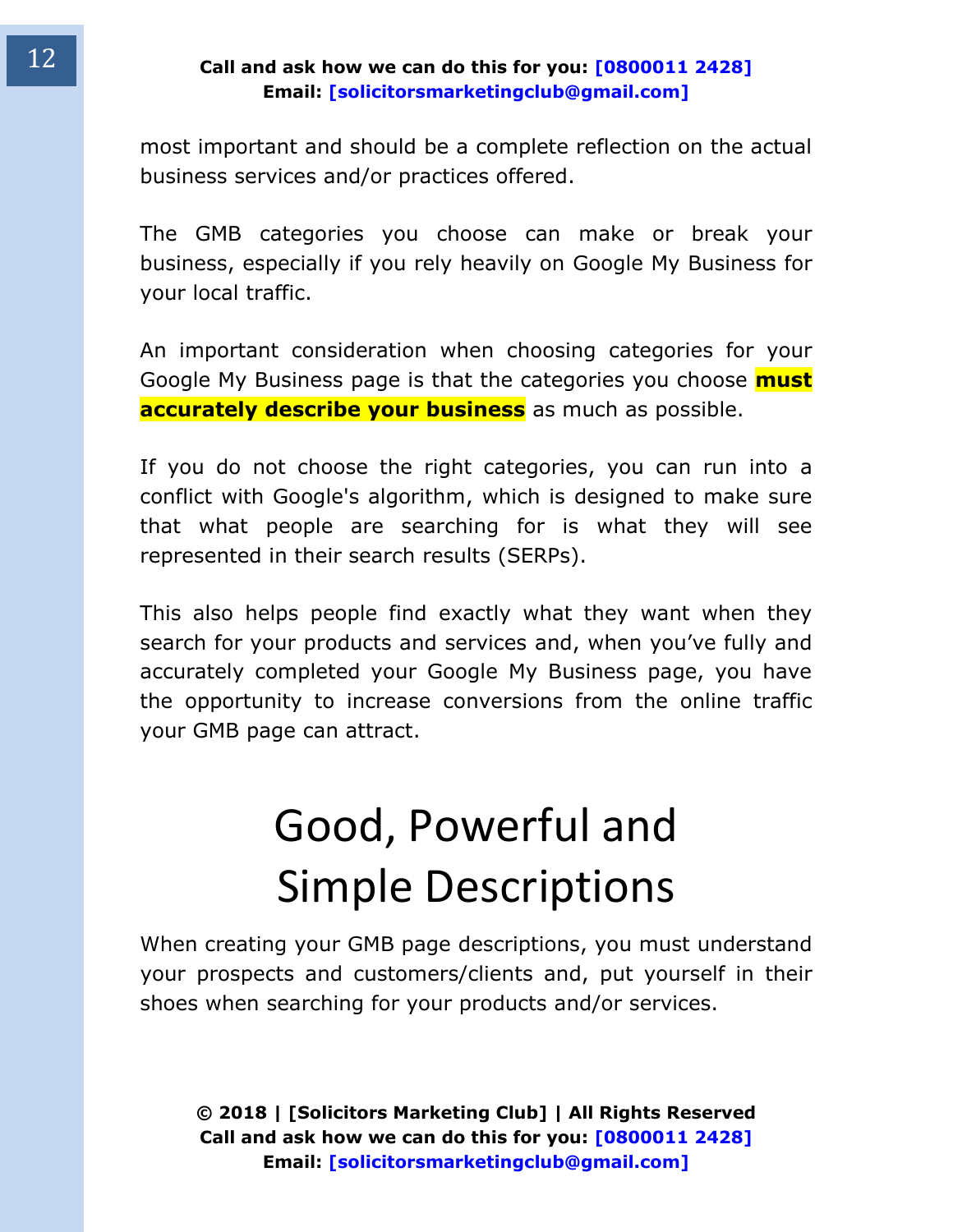For example, you may have chosen the category of bookstore. However, if you're actually a **used bookstore,** your description should immediately inform the visitor of this important distinction. You should also give them a reason to click on other information about your business, contact you or visit you.

Your goal is to create **a short and powerful description,** which should **immediately** convey your unique selling proposition so that people visiting your GMB page realize exactly what it is you have to offer and, when your offering is what they are looking for, follow through with you.

Keep in mind Google is already using your categories and geography, as well as your location, to determine when your business will show up in local search results.

This means your description is essentially a critical component to converting leads into sales. Keep it simple and effective! Let people know exactly what it is you can do for them.

Another reason for short, powerful descriptions is that **as many as 82% of all searches are from mobile devices**. Simple works best on mobile, so it is ideal to get to the point and quickly provide what people are looking for.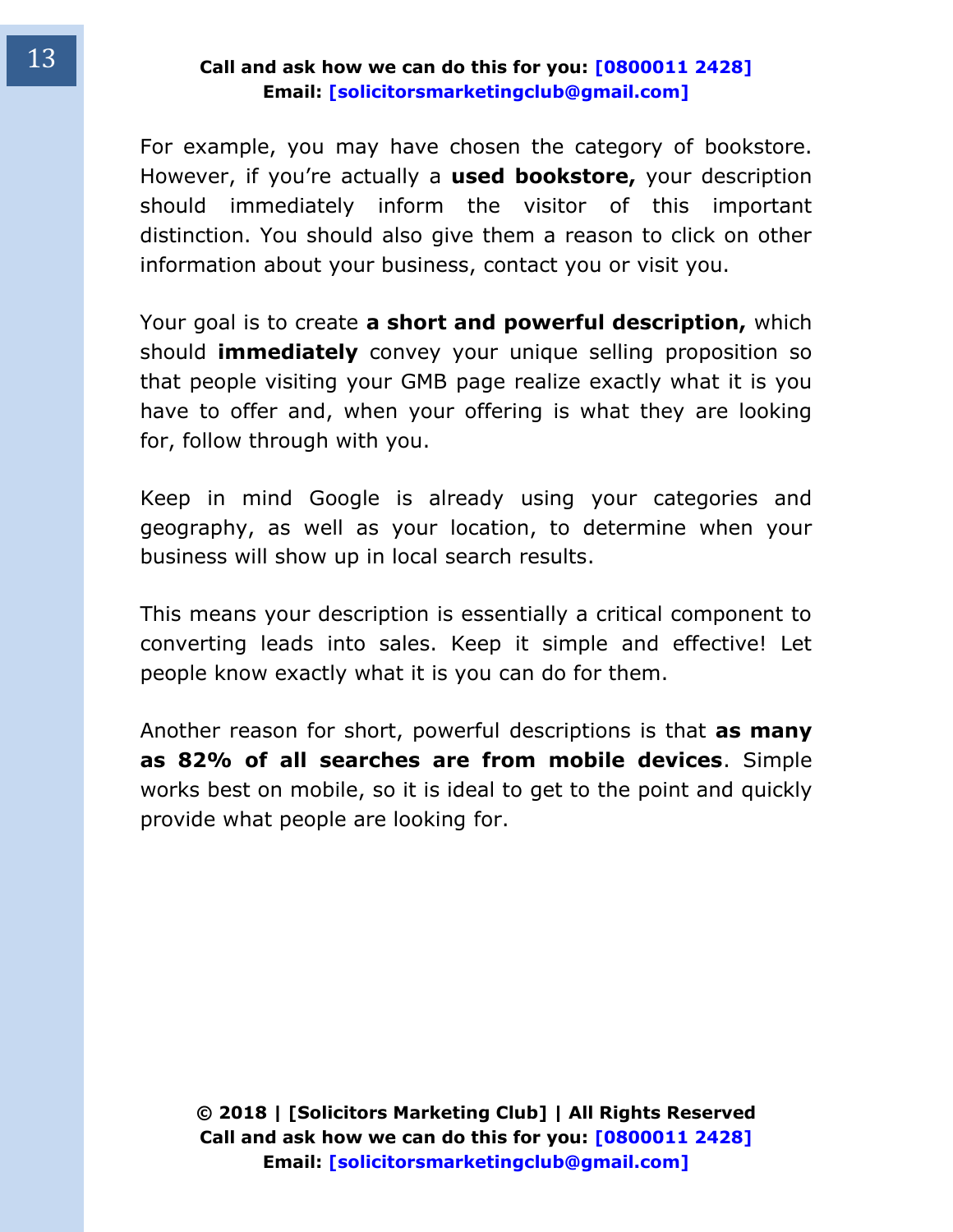## <span id="page-13-0"></span>Get Positive Customer Reviews

| Ghostfaceknitter W.<br>Chicago, IL | ★★★★★★★★★ 1/25/2012                                                                                                                                                                                                                                                                                                                                                                                                                                                                                                            |
|------------------------------------|--------------------------------------------------------------------------------------------------------------------------------------------------------------------------------------------------------------------------------------------------------------------------------------------------------------------------------------------------------------------------------------------------------------------------------------------------------------------------------------------------------------------------------|
| $-18$ friends<br>113 reviews       | Yummy. I went here with a friend a few weeks ago for the<br>Pho and was glad I did.                                                                                                                                                                                                                                                                                                                                                                                                                                            |
|                                    | Not the most stylish or modern restaurant, but it was clean<br>and the other people who were in there eating seemed to<br>be enjoying their food.                                                                                                                                                                                                                                                                                                                                                                              |
|                                    | We both ordered the chicken pho and I got the Thai boba<br>tea. It was very very good - if you like chai you will most<br>likely love this milk boba. The chicken pho was pretty<br>darn good too. They even had red chili flakes/seeds to<br>add to the broth which was a definite plus (you should try<br>it in your Pho sometime). I eyed several other dishes as<br>they left the kitchen and the pork ribs and noodle bowls<br>looked so so good. I will definitely come back to try some<br>other dishes and appetizers. |

Google appreciates customer reviews so much that they will show up and get top billing in local search results, even from other third-party sources, like the one above from Yelp.

Make no mistake about it: Real and positive reviews MUST be part of your local marketing efforts. **NEVER** pay for phony reviews! The search engines are getting very good at detecting bogus reviews and if caught, you will very likely be penalized.

Smart marketers do NOT try to "game" the system. Rather, they know Google has mechanisms in place to reward honest reviews therefore, help clients get honest reviews.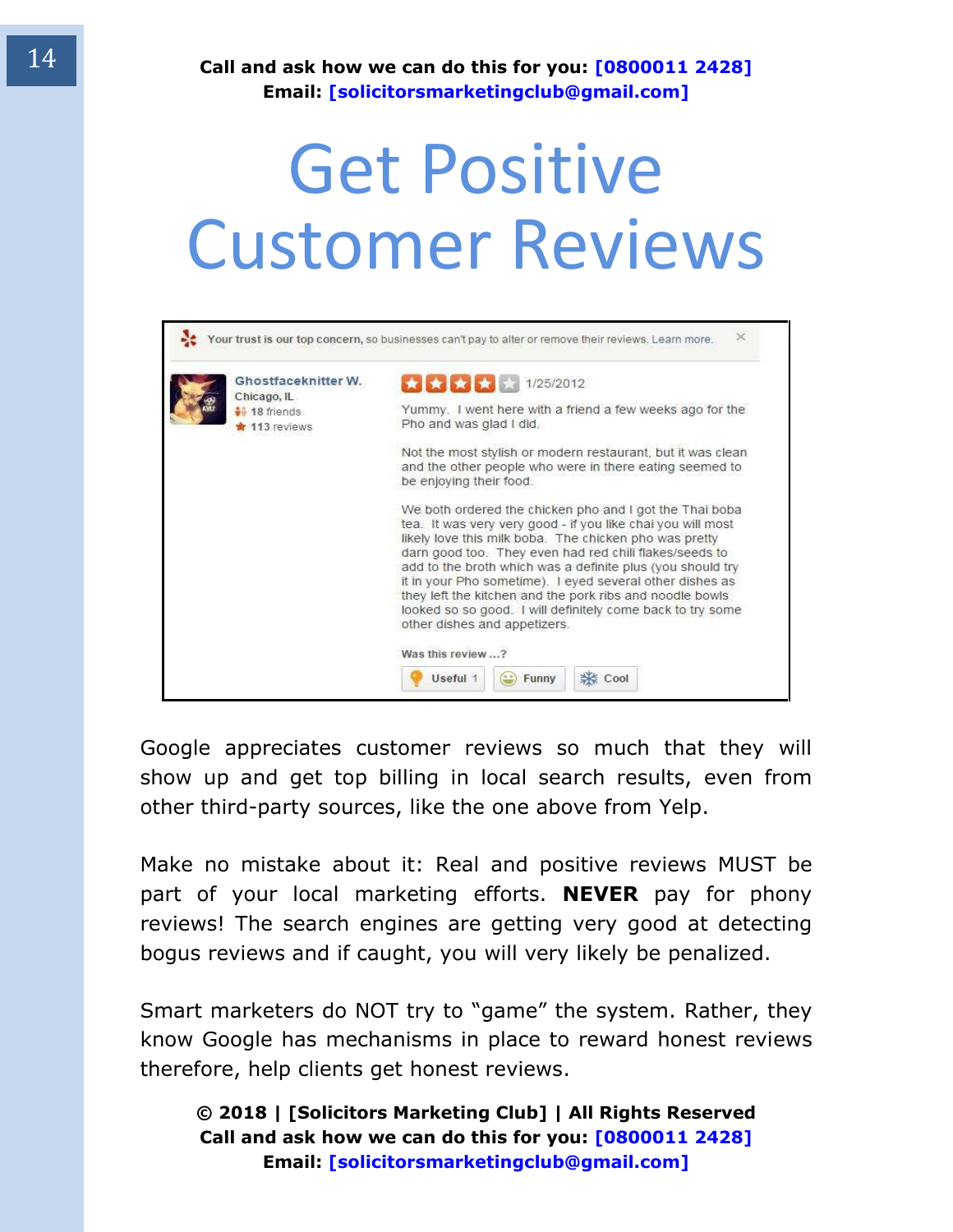So, if you want your GMB listing to begin to perform better, getting regular reviews from a variety of your customers or clients are an absolute must.

Every time clients or customers visit your store, hand them a business card with your Google My Business URL and ask them to take a moment to fill out a review and say something nice about your business. You may be surprised just how many will do this for you when you simply ask.

You should also add a hyperlink to your Google My Business listing on your website and encourage people to write reviews when you send them e-mails, newsletters or old-fashioned snail mail.

Here's an excellent article on how to create one of these "templates" to get people to give you a review. It walks you through everything you need to do for ongoing commentary:



#### [http://ezlocal.com/blog/post/customer-review-card](http://ezlocal.com/blog/post/customer-review-card-template.aspx)[template.aspx](http://ezlocal.com/blog/post/customer-review-card-template.aspx)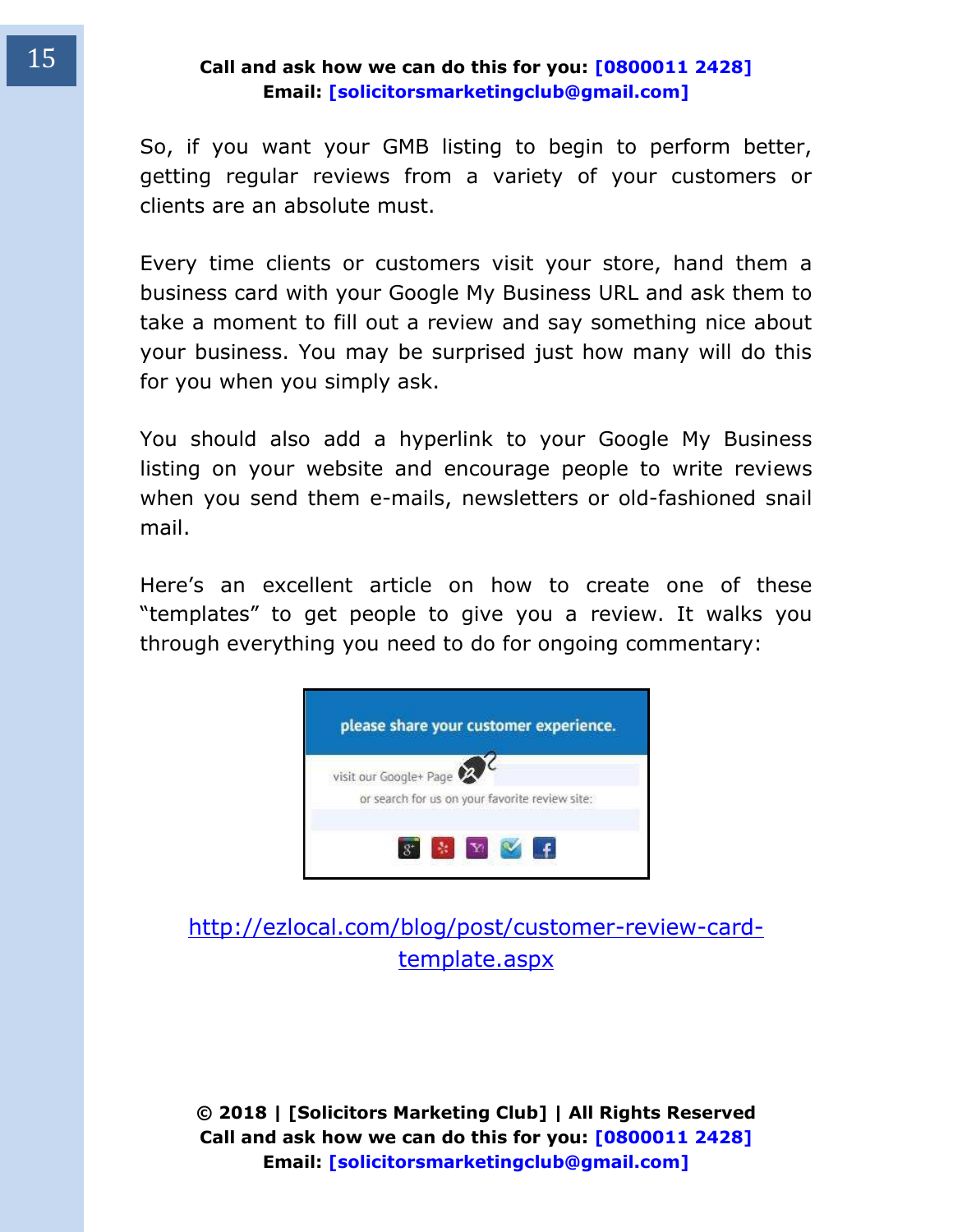### <span id="page-15-0"></span>Google My Business with Google +



Google works best when you integrate their platforms together into one massive marketing machine. Google actively encourages businesses that have a **Google My Business** listing to also have a **Google +** account in interlink them together.

Integrating the two together will allow you to perform additional marketing. This includes creating posts that customers can actually read and participate with, the ability to respond and interact with customers and clients, respond to reviews and more.

The two together also allows you to utilize **Google+** with additional robust marketing tools, create multiple marketing channels, create powerful video presentations that can be shared in Google Hangouts, and much more.

We will discuss Google+ in the next section so that you can see its benefits and experience as well as how it supports your Google My Business page.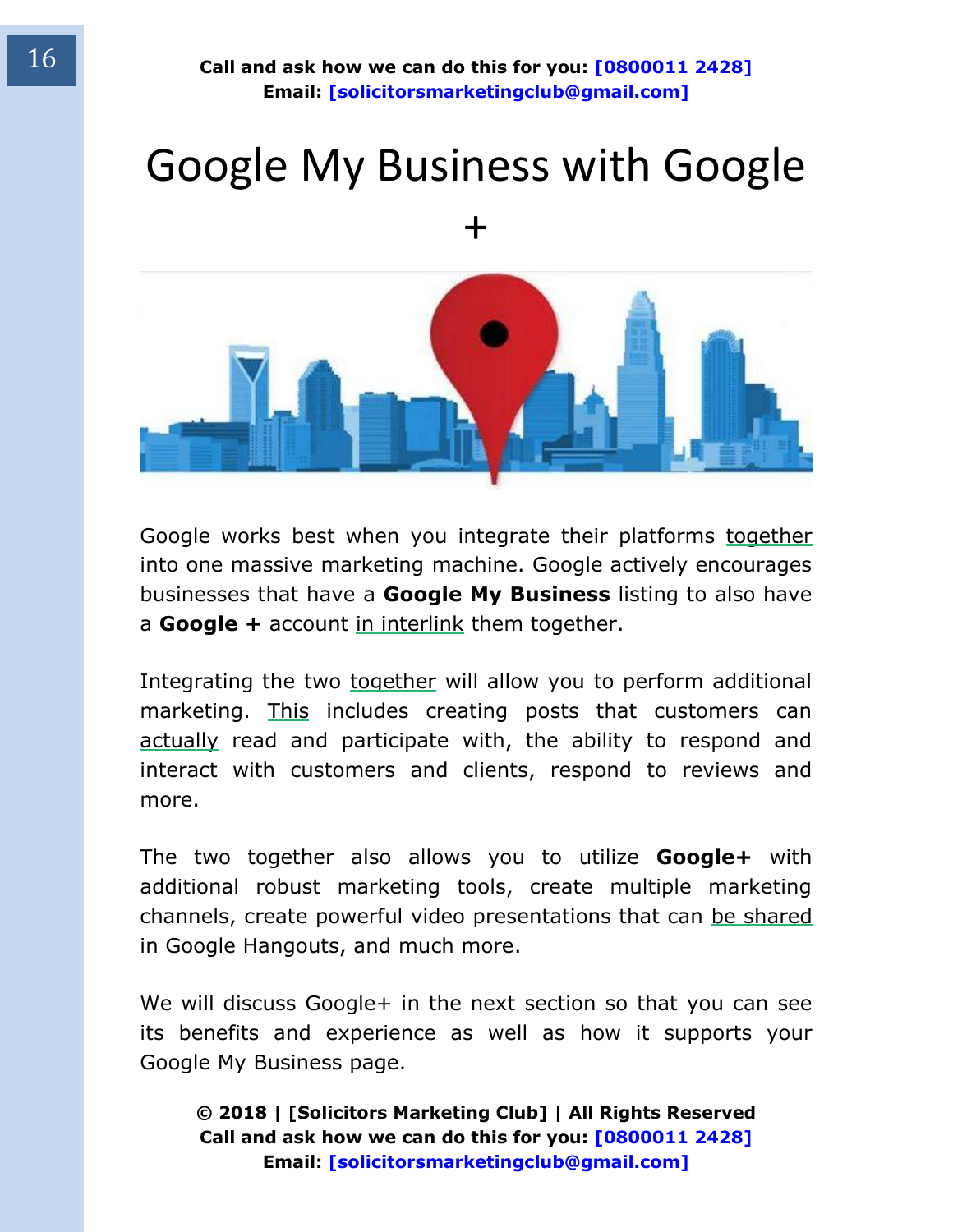## <span id="page-16-0"></span>Optimize Your Google + Page

**Google+** is a unique and powerful marketing platform. And, when you add **Google+** to your local marketing, it is like supercharging everything that you do and providing you some of the top online marketing tools to do so with.

Many marketers have completely changed their business and, most importantly, their client and customer's businesses, just using these tools only.

<span id="page-16-1"></span>It is important that you accurately set up your Google+ account and optimize utilizing the tools that are provided for you to do so. Follow these steps and then combine this information with your Google My Business account:

### Publish Awesome Content Regularly

Creating excellent content has always been a great way to make Google stand up and take notice of everything that you do. By simply doing daily posts about your business, posting testimonials, involving people directly in your ongoing story and the like, you can attract lots of followers and interested people just using your **Google+** account.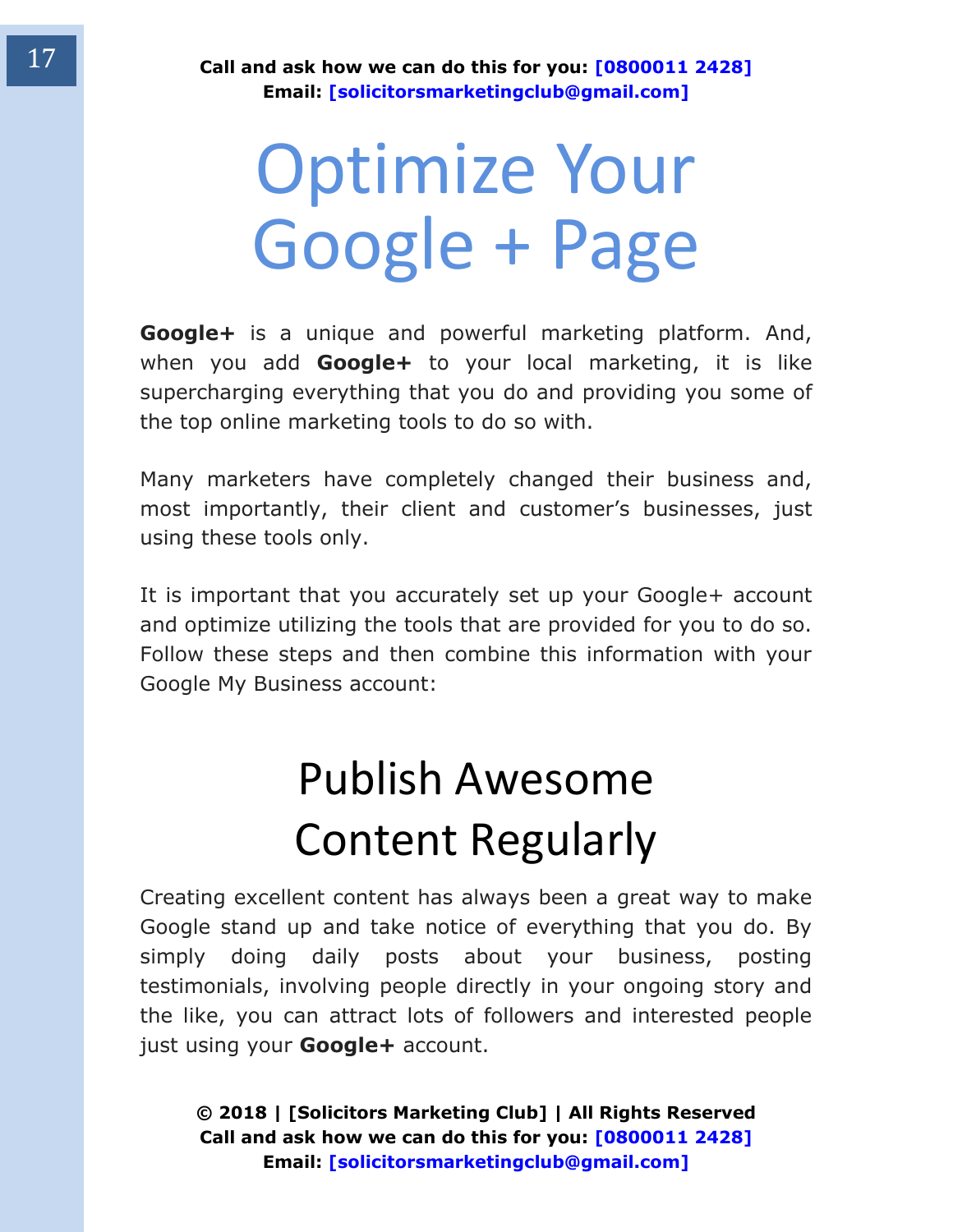### <span id="page-17-0"></span>Get your Google + Page Custom and Branded URL

### Verify a local business on Google



Once you've verified your business information, updates you make to your local business - such as contact details, description, photos, business hours - are eligible to show up on Google Maps and other Google properties.

Before you add a local business, make sure that your business:

- · Meets our guidelines.
- . Has a mailing address or serves customers at its location(s). If you'd like to promote a brand, product, organization, or any other entity without an address, create a brand page instead.

#### <https://support.google.com/business/answer/2911778?hl=en>

The way Google operates is that you already have an existing **Google+ Page for your current address, but it's not yet yours or optimized**; it is incomplete, waiting for you to "claim."

Taking the opportunity to claim this page with your business listed on it will allow you to fully customize it. Once you do this, it will allow your business to begin to show up on **Google Maps.**

The synergistic effect of both pages working together cannot be overstated. Google gives additional gravity when you use their tools versus others' tools. Thus, why not utilize this opportunity to increase your exposure in local search results? It can also double your chances to appear in front of your clients' eyes.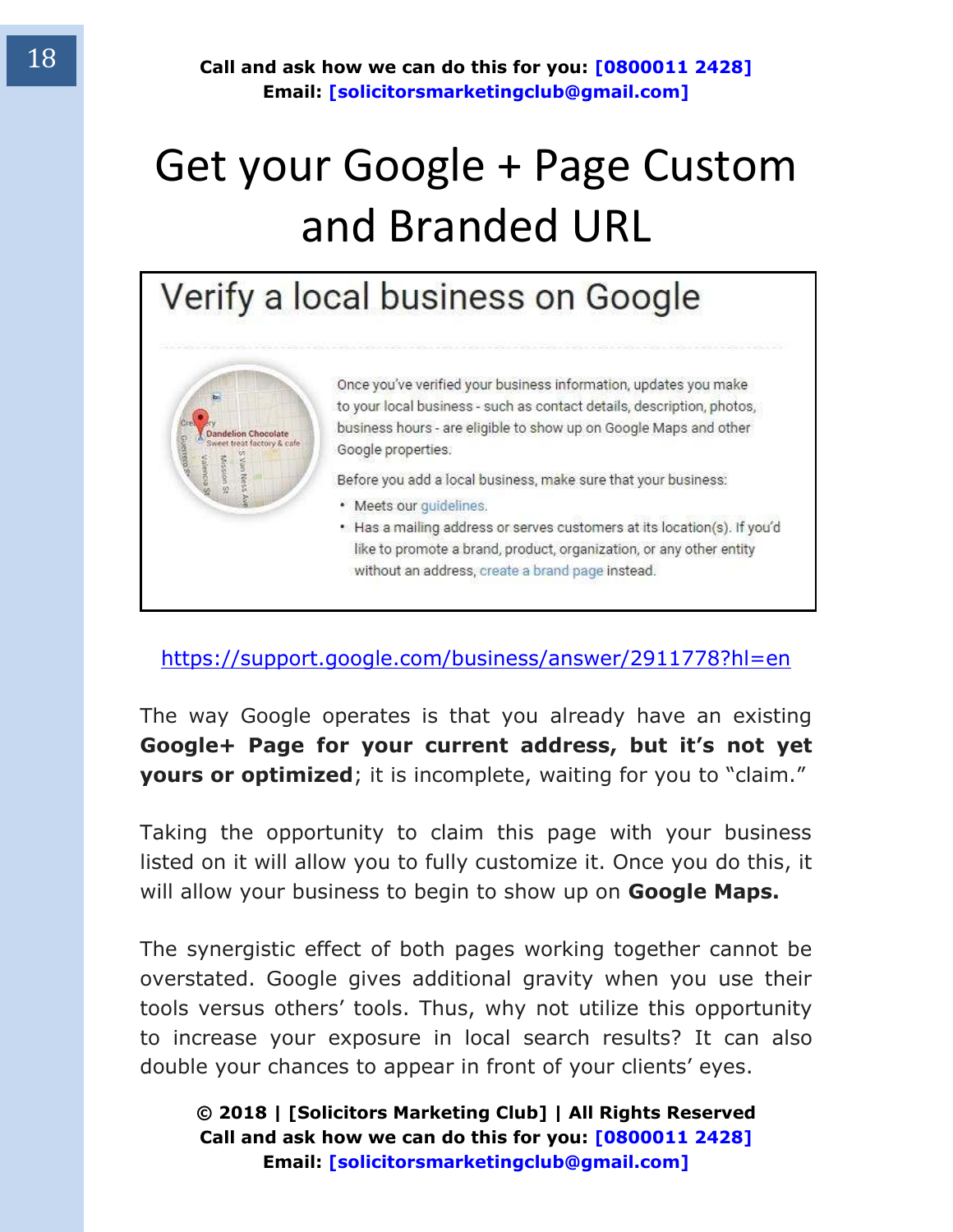# <span id="page-18-0"></span>Tell A Simple But Powerful Story

The "about us" section located on your Google Plus page is an excellent location to tell a short, but powerful story about you and your business.

The first few words should clearly define what your business is and **include your most powerful keyword** as this information be used as your meta-tag data that will be shared with all of the search engines, including Google, Yahoo and Bing.

Also, be sure to have a compelling headline that explains exactly why someone should click on this information to discover more about your business.

**Optimize the first 50 characters of all posts - Any and all** posts you do on Google+ need to be optimized as well. Most marketers are aware of the importance of optimizing the first 50 characters of posts as this information is automatically converted into a searchable and clickable link people can decide whether or not they wish to read more about while searching online.

This means you should include your main keyword in a short title that tells people exactly what they will be reading. Doing this can greatly increase your click through rate. You will experience and can drive additional traffic from your Google+ page to your Google My Business page as well.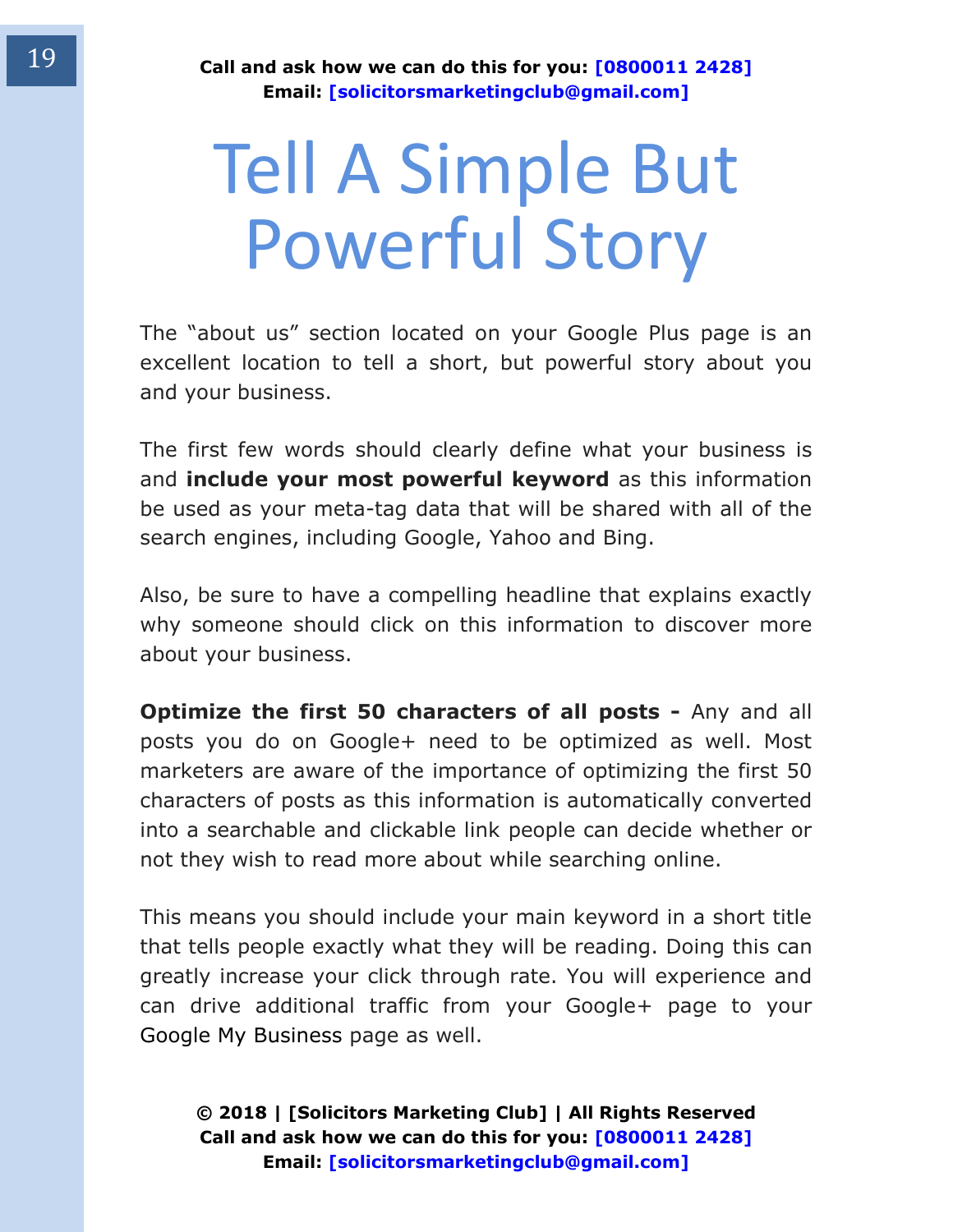### Google+ Advertising

<span id="page-19-0"></span>Eventually it is possible when you have at least 1,000 followers on Google  $+$  to use [Plus Post Ads](http://www.google.com/+/brands/ads.html) in order to boost the posts that you do, which can drive more user engagement from followers and also enable new people to discover your page.

Plus Post Ads are similar to Google AdWords and work by utilizing and displaying your posts to other like-minded individuals based on following, keywords and discovery.

They are also similar to Facebook ads, where you're able to boost your posts for more audience engagement through Facebook's Newsfeed. This type of advertising can be very affordable and, if you have a unique product or service that people are looking for, it may be well worth 20 dollars a day in ad spend to reach these people and turn them into clients and customers.

Depending on the type of engagement you're seeking to have, Plus Post Ads may be your answer to instantly jump-start and continue an ongoing engagement campaign so prospects begin to find you. Remember that you must first build Google+ followers to 1,000 before you may utilize this optional advertising service.

For one fast way to grow your first 1,000 followers on Google+, Search Engine Watch has a great article that may interest you:

[http://searchenginewatch.com/sew/how-to/2348391/how-to](http://searchenginewatch.com/sew/how-to/2348391/how-to-grow-your-google-fan-base-to-1-000-followers-beyond)[grow-your-google-fan-base-to-1-000-followers-beyond](http://searchenginewatch.com/sew/how-to/2348391/how-to-grow-your-google-fan-base-to-1-000-followers-beyond)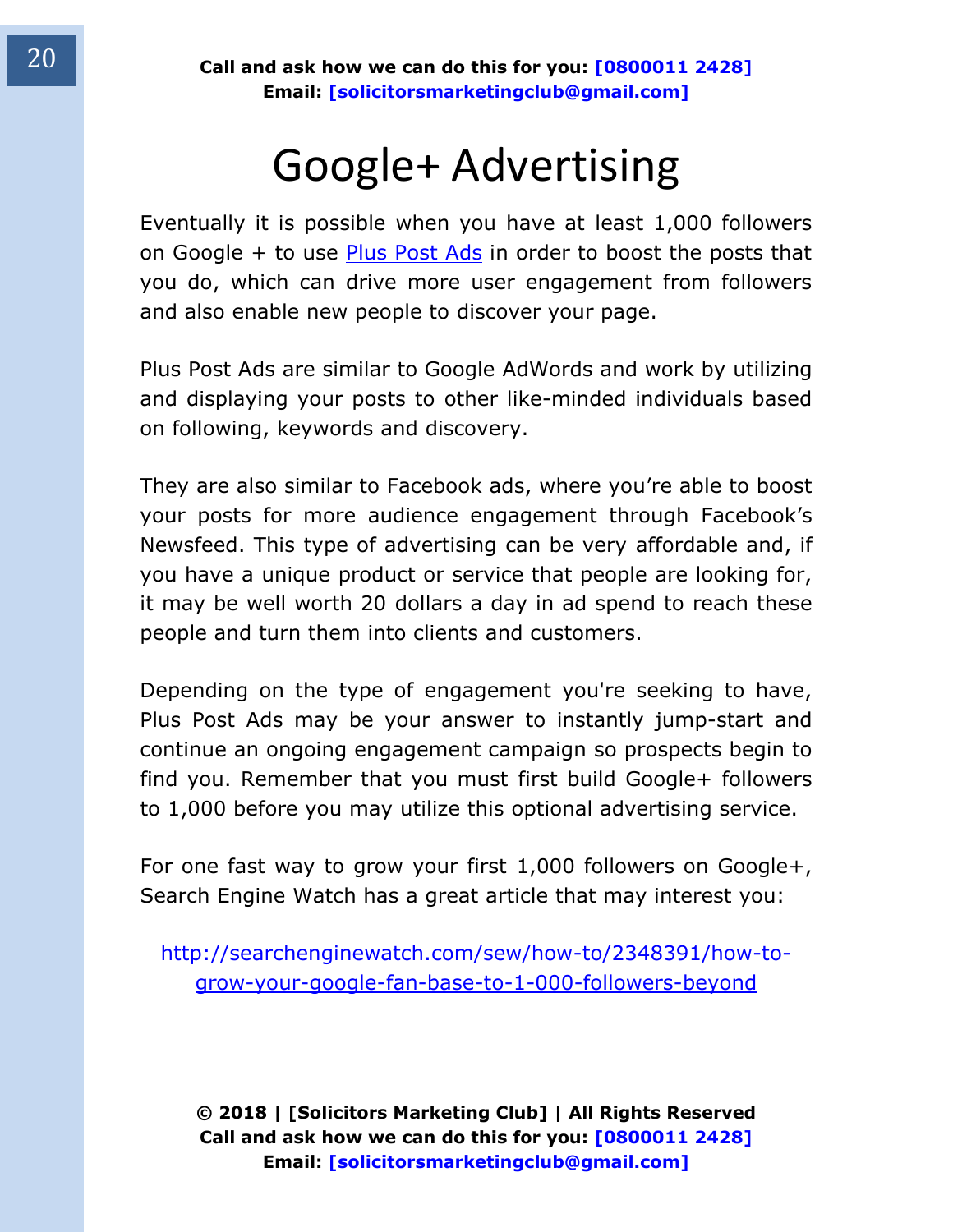### <span id="page-20-0"></span>Google+ Tips To Grow Fast

Similar to your Google My Business listing, your Google+ page should be filled out completely and accurately to maximize search engine results.

It is also important to reflect this same information across multiple Google platforms because this form of congruency adds to your search engine gravity.

Here are some simple tips to further maximize the effectiveness of your Google+ account:

- Make sure your business location is 100% accurate on Google Maps.
- Add your main website link to your **Google+ page** and also include a link to your Google My Business page.
- Ask customers and clients to add a review to your Google Plus page and get them to click **+1.**
- Make sure that you list your hours of operation, along with your local telephone number, local address and any other directional-based information to help clients and customers find you quickly. Be 100% accurate.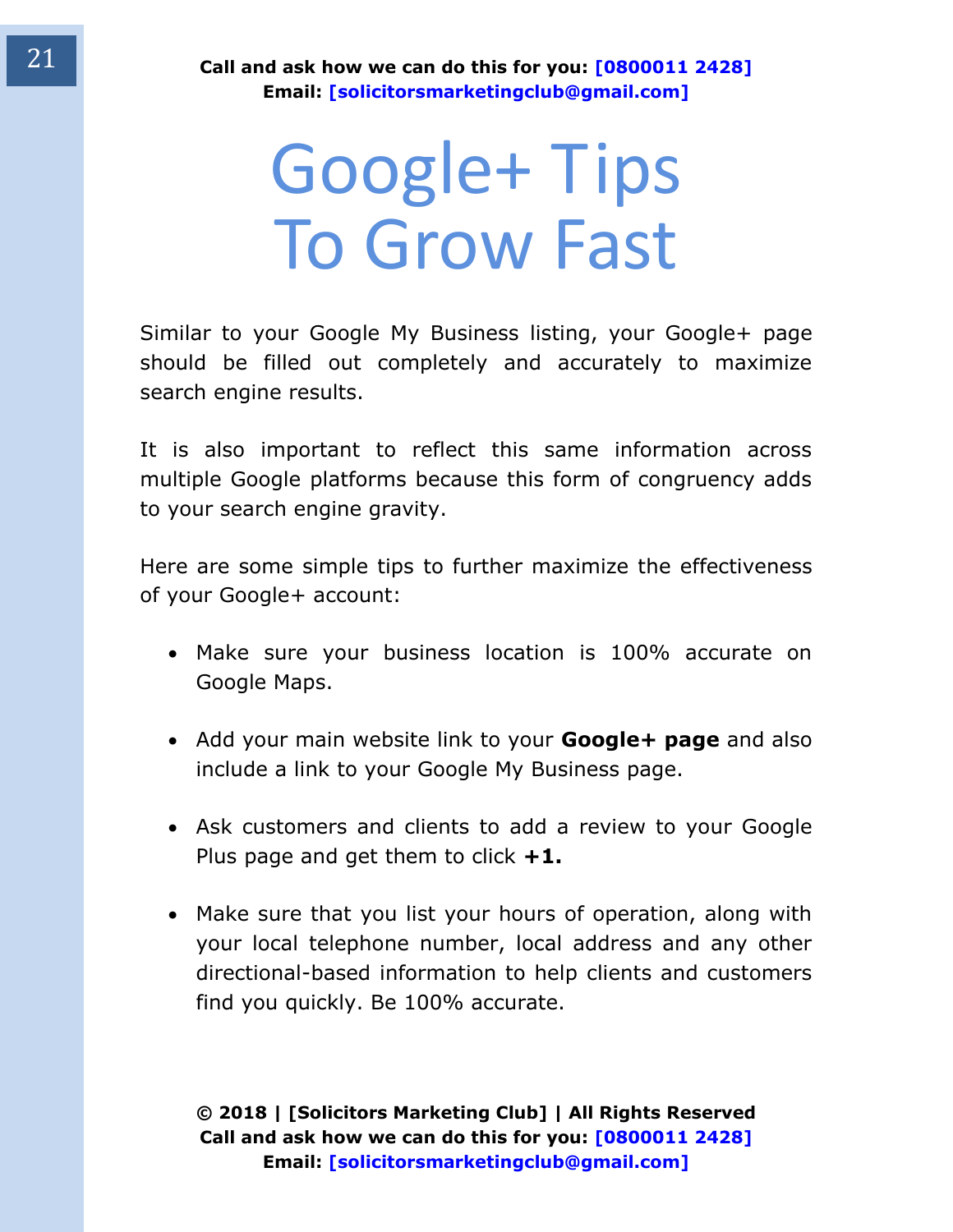Most of these above suggestions are **absolutely critical** to getting the most out of your **Google+** page and allowing integration between **Google Plus** and **Google My Business**.

Remember that the search engines will "spider out" the links that are represented on all your Google pages. Therefore, interconnecting them is another great way to get a direct citation and/or thumbs up from Google.

<span id="page-21-0"></span>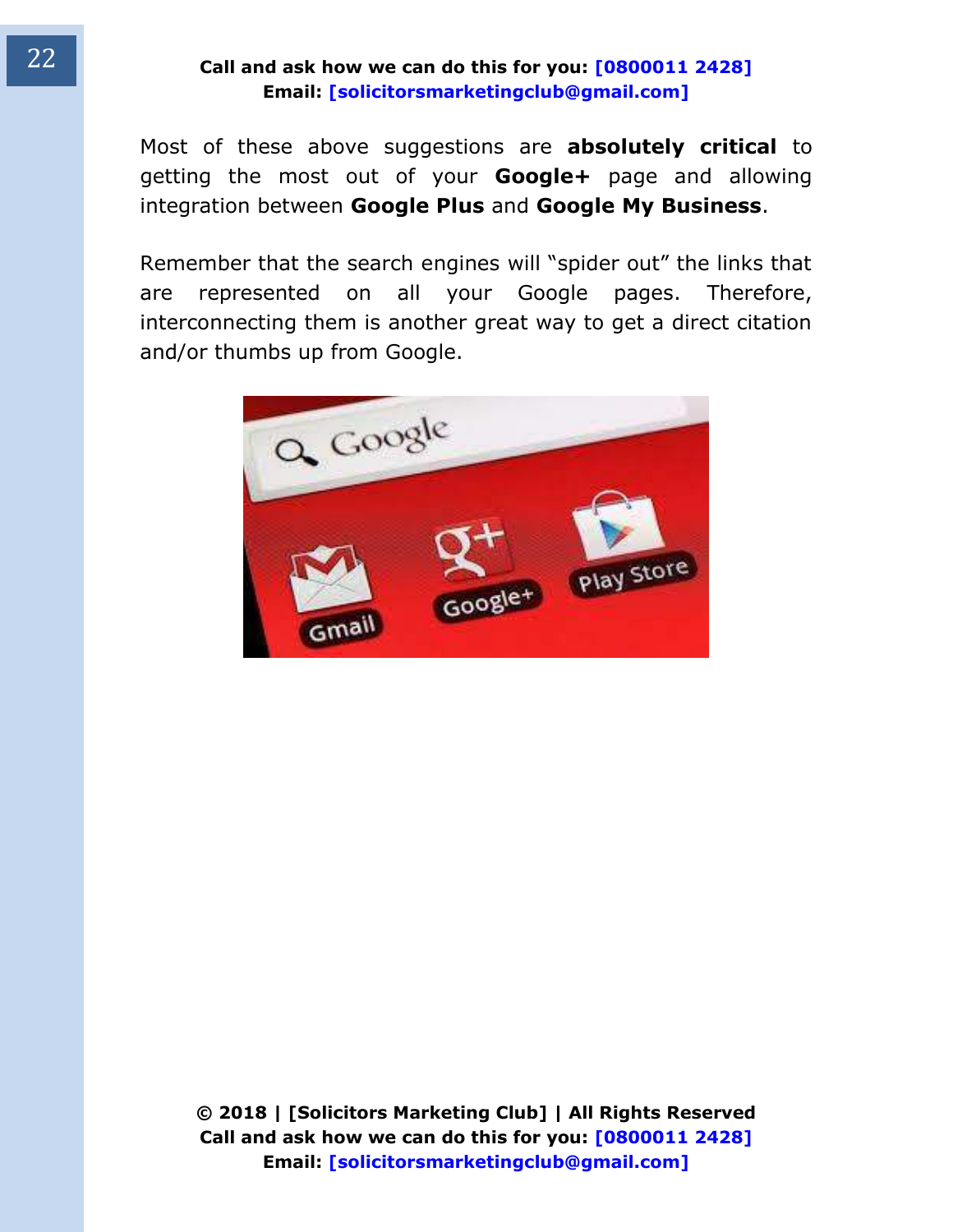## Google Maps and How To Optimize It



In order to make your Google Maps location show up more in local search results, your first step in optimizing and making your Google Maps appear is to link your Google My Business page and/or your Google plus page directly to your map location.

Having your business appear in Google Maps search results is ALSO an exercise in the number of overall accurate citations that your business has. The better the quality of the citation the more relevant it is to help you rank. This is especially true when combining all local citations together as this can create an effective support mechanism to make your page(s) appear more frequently in the results when localized searches are done.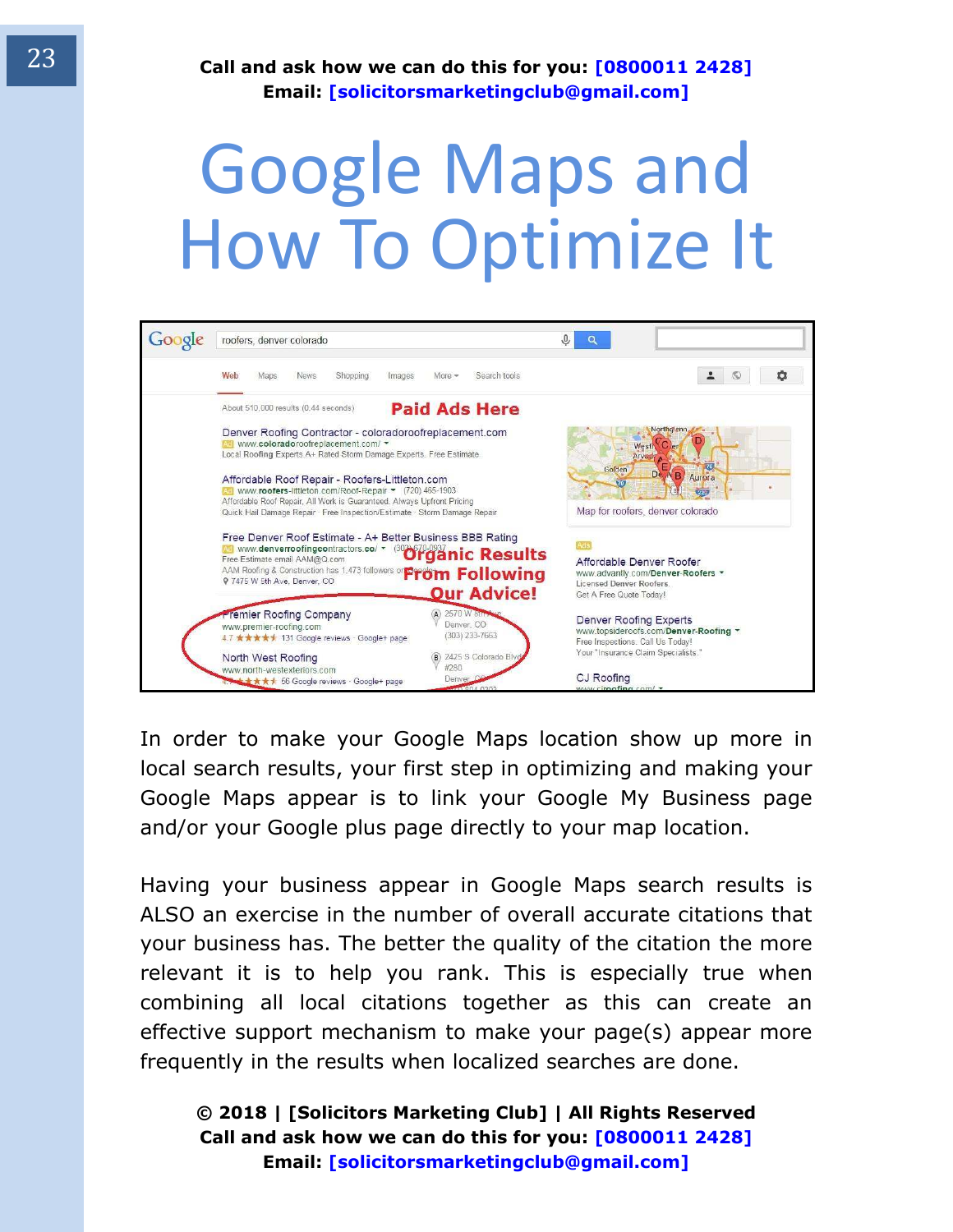Getting your business to rank locally requires one other important aspect to your marketing: The number of **HIGH-QUALITY** citations equal to or greater than your current ranking competition. One of the ways you can determine the number of citations that you need is by researching your competition, and then using their citations as a kind of metric or guide for ranking in your local arena.

The good news is that this can make the entire process of outranking your competitors primarily a simple aspect of observation, recording the results and then matching them or outperforming them with more quality citations.

One way business owners determine the number of citations that they need is to run a local audit using one of the following tools:

- 1. **Yext.com** [http://www.yext.com/pl/yext-powerlistings](http://www.yext.com/pl/yext-powerlistings-official-site/index.html)[official-site/index.html](http://www.yext.com/pl/yext-powerlistings-official-site/index.html) This site allows you to enter your business information and click search to find your listings. You can also use it to spy on your competitors to see the kind of citations they have and then devote time to creating similar, higher-quality citations and then more citations than your competition has to help you rank higher locally.
- 2. **Moz.com** <https://moz.com/local>MOZ is a highly well respected search engine optimization industry site and their local tool functions similar to Yext. Simply enter your information and click "check my business listing" and you will receive a detailed report of your current citations. This tool may also be used to spy on your competitors and then compare the difference between their and your citations, respectively.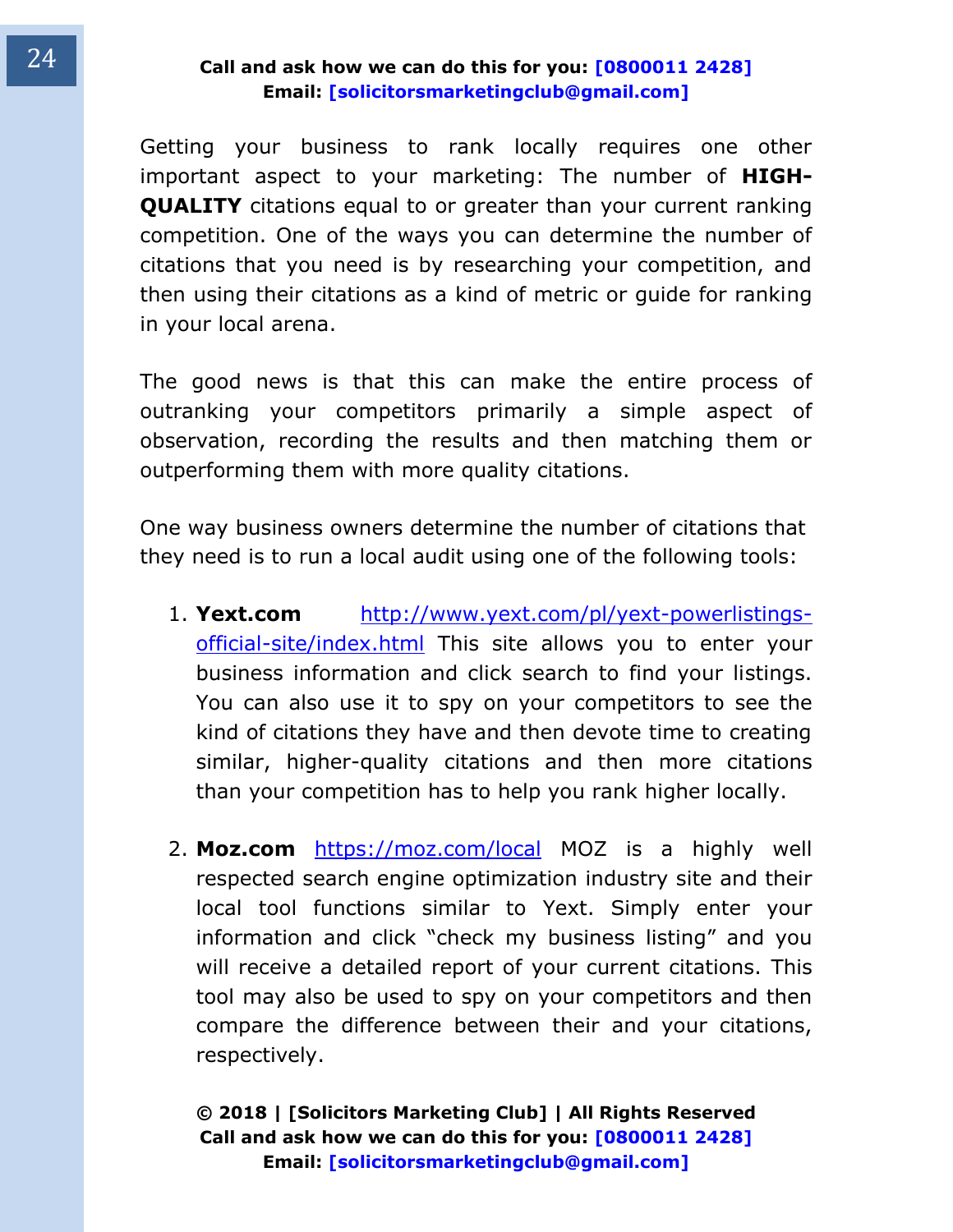There are other similar local audit tools, however, these two seem to be the best and have the most responsiveness.

I also suggest that you look at additional analytics like referral traffic, conversion rates, as well as any other additional information, so that your audit provides valuable information and feedback.

A final point that we want to make here is that **Google has extreme bias towards physical locations.** This means that if you actually have a physical location in a specific area, you are more likely to outrank your competitors who do not have an actual physical presence.

Physical location is critical in the appearance of Google Maps, so if you truly wish to increase traffic and visibility, you may actually have to consider a new brick and mortar location in any areas you wish to rank and/or expand into!

While it is possible to eventually rank your business based on your geographic location, if you want more traffic from an exact location, finding a way to get a local brick and mortar business in that area is going to be your best option as you can prove this to Google and claim ownership.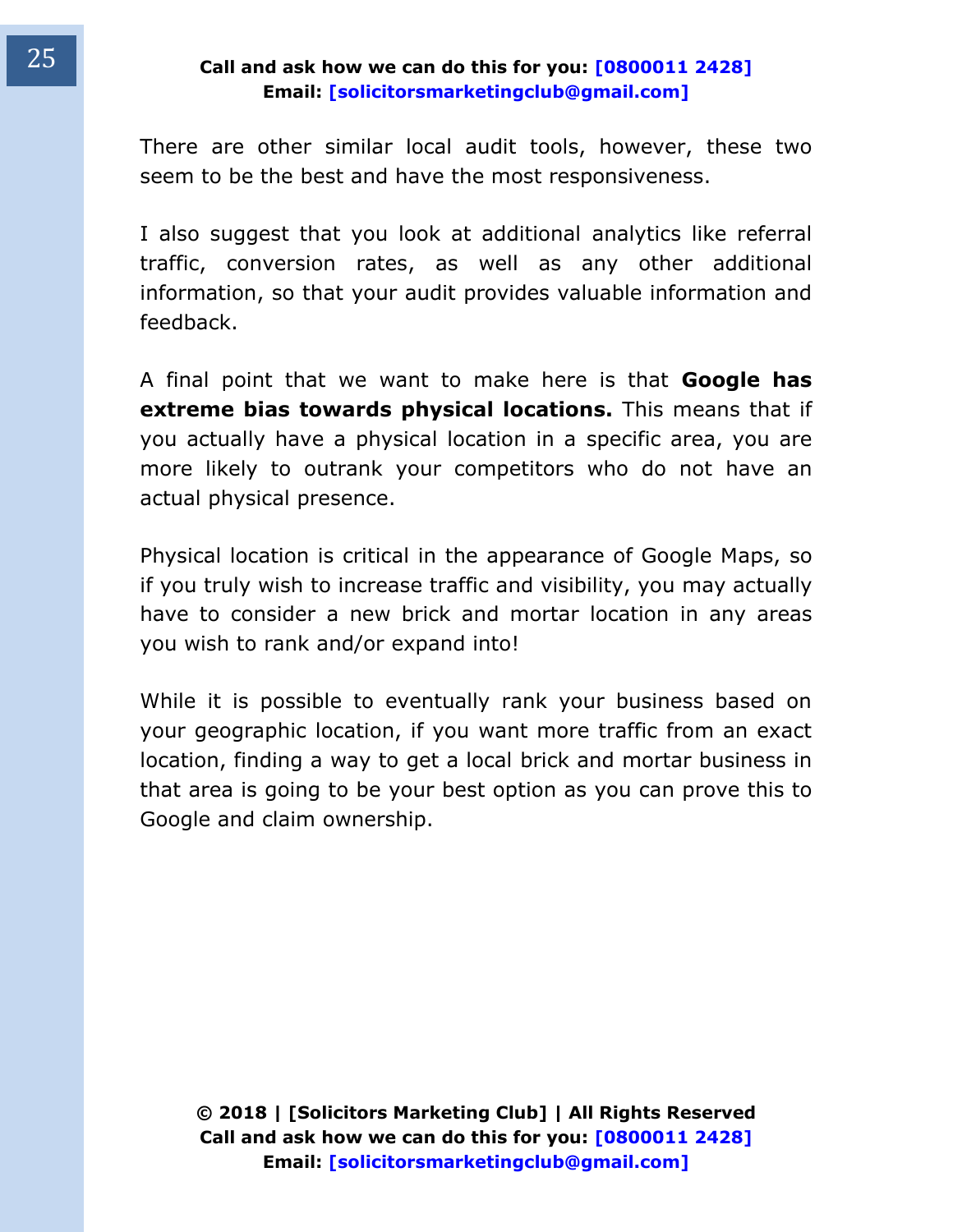## <span id="page-25-0"></span>Good Citation Locations

Citations or NAP (Business **N**ame, **A**ddress and **P**hone Number) are mentions of your business in local, regional and national search engines, directories and other local websites. Citations are essential to send ranking signals for local searches and the best way to push traffic in your direction.

Yelp is just one example of a good place to have a citation for your local business. Notice how the main information is about the name, address and phone number as well as the food served? Appearing in the local searches is what makes citations so powerful and drives traffic directly to the restaurant.

For example, the Yu Hong restaurant appears in the local searches in Denver, Colorado for "Chinese restaurant Denver Colorado."



**© 2018 | [Solicitors Marketing Club] | All Rights Reserved Call and ask how we can do this for you: [0800011 2428] Email: [solicitorsmarketingclub@gmail.com]**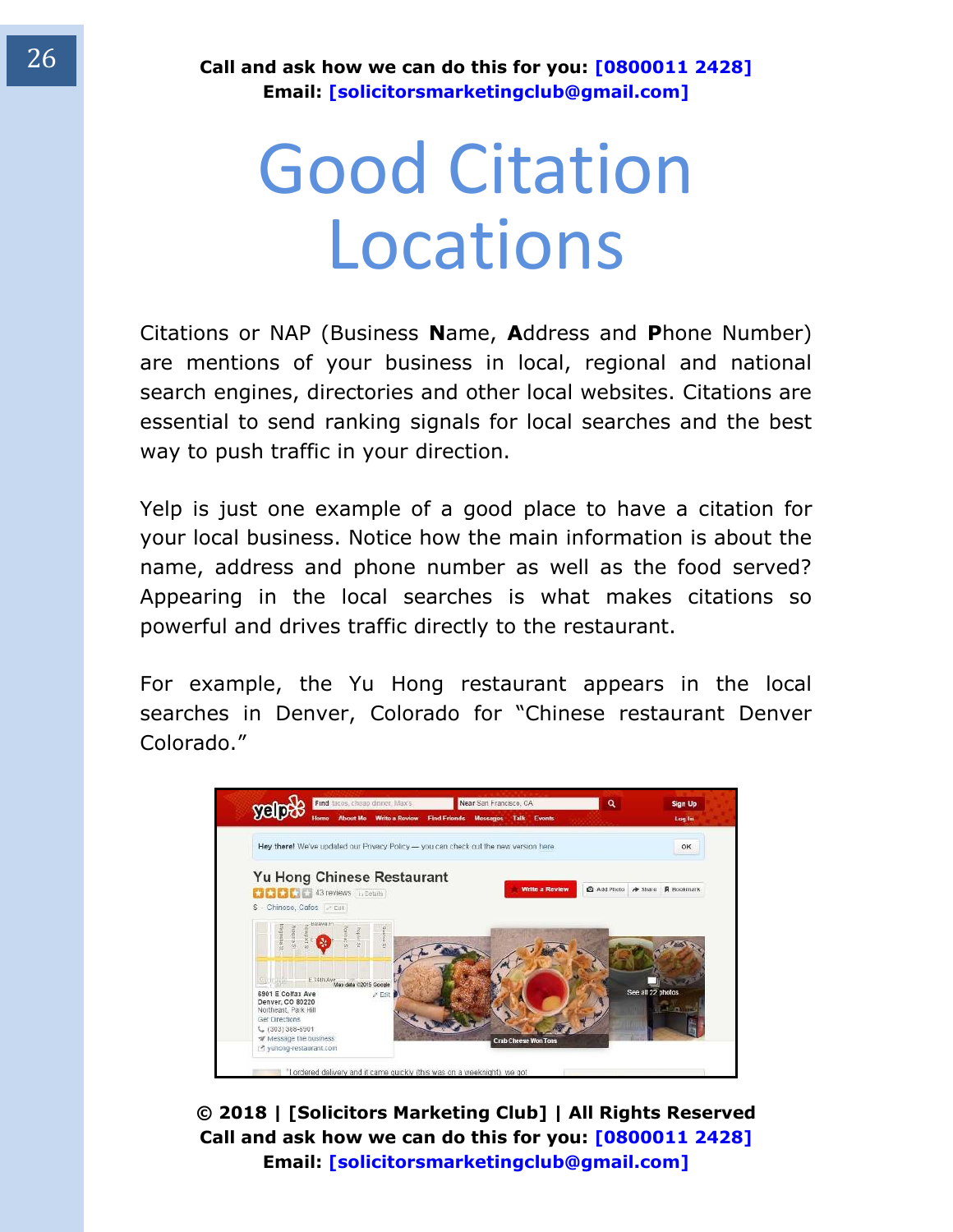One more thing important to note – Citations are also powerful social signals for localized search engine results. The more listings you have, the more "mini–traffic machines" you can have working on your behalf. Accordingly, you should want to get as many of these citation gems as you can for your local business.

There are literally thousands of potential citations for you to consider. Here are some of the **best places to get citations from to start with**. Simply Google the name and sign up. Many of these services also have paid inclusion and ad support if you want to consider these services:

> **Angie's List Bing Yelp Citysearch Yellow Pages Citygrid Yahoo Local Merchant Circle Manta**

Once you have signed up to these, you can (and should) add more. Try to do at least a few to several a day from this extensive list you can find here from the experts of local visibility – it is a fantastic list and will keep you busy for months:

[Definitive List of Local Search Citations](http://www.localvisibilitysystem.com/definitive-local-search-citations/)

Remember citations are a critical component to your business rising in the search engines. Only a few minutes a day can help boost your traffic, making it worth your time.